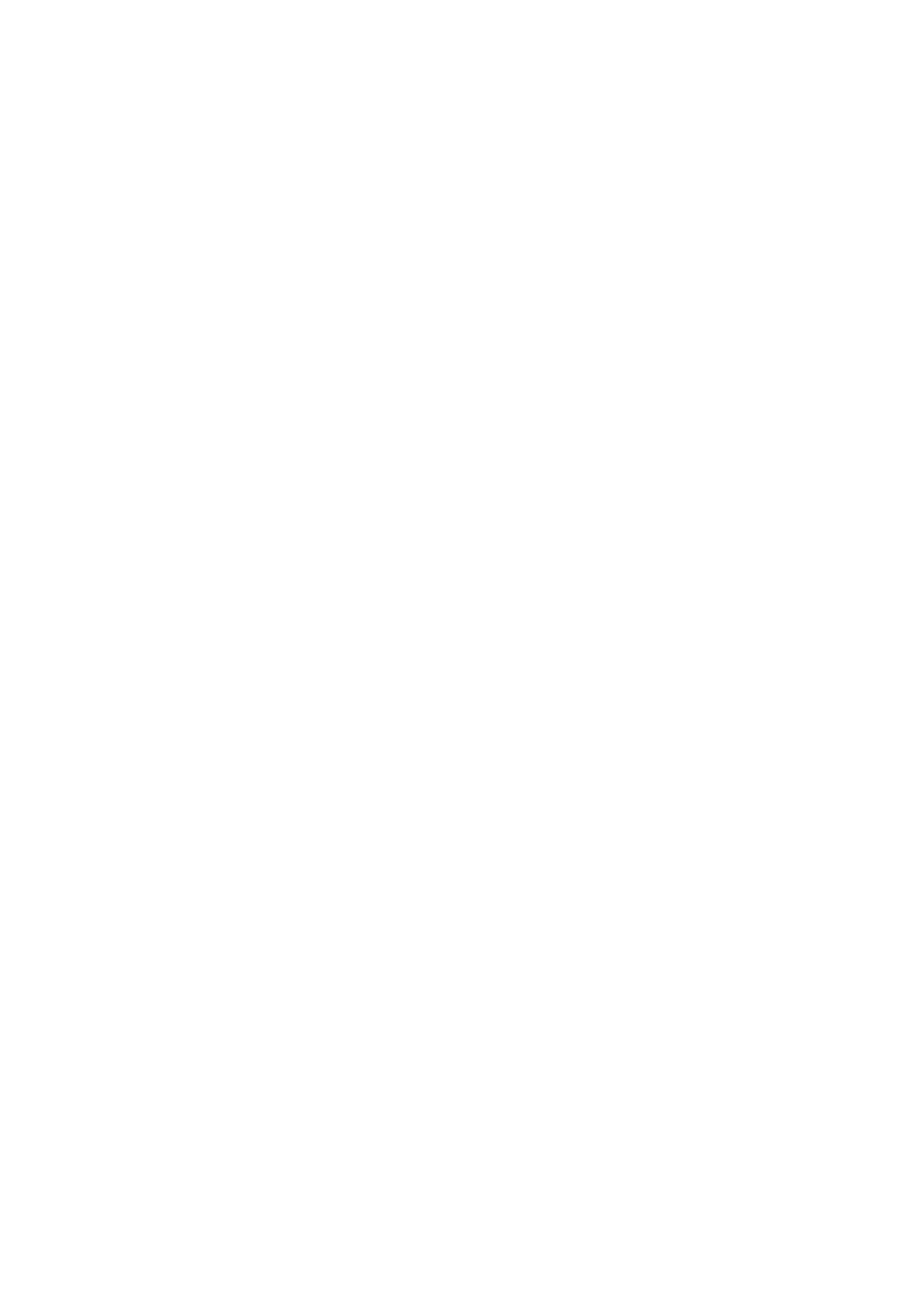### **In the case of Đokić v. Bosnia and Herzegovina,**

The European Court of Human Rights (Fourth Section), sitting as a Chamber composed of:

 Nicolas Bratza, *President,*  Giovanni Bonello, Ljiljana Mijović, David Thór Björgvinsson, Ján Šikuta, Ledi Bianku, Mihai Poalelungi, *judges,*

and Fatoş Aracı, *Deputy Section Registrar,*

Having deliberated in private on 4 May 2010,

Delivers the following judgment, which was adopted on that date:

# PROCEDURE

1. The case originated in an application (no. 6518/04) against Bosnia and Herzegovina lodged with the Court under Article 34 of the Convention for the Protection of Human Rights and Fundamental Freedoms ("the Convention") by a citizen of Bosnia and Herzegovina and Serbia, Mr Branimir Đokić ("the applicant"), on 9 December 2003.

2. The applicant was represented by Mr Nebojša Stanković, a lawyer practising in Niš, Serbia. The Government of Bosnia and Herzegovina ("the respondent Government") were represented by their Agent, Ms M. Mijić.

3. The case is about the applicant's failed attempts, despite a legally valid purchase contract, to repossess his pre-war flat and to register his title.

4. On 27 September 2007 the President of the Fourth Section decided to give notice of the application to the respondent Government. It was also decided to examine the merits of the application at the same time as its admissibility (Article 29 § 3 of the Convention). The applicant and the respondent Government each submitted written observations. In addition, third-party comments were received from the Serbian Government, which had exercised their right to intervene (Article 36 § 1 of the Convention and Rule  $44 \S$  1 (b) of the Rules of Court). The applicant and the respondent Government replied in writing to those comments (Rule 44 § 5).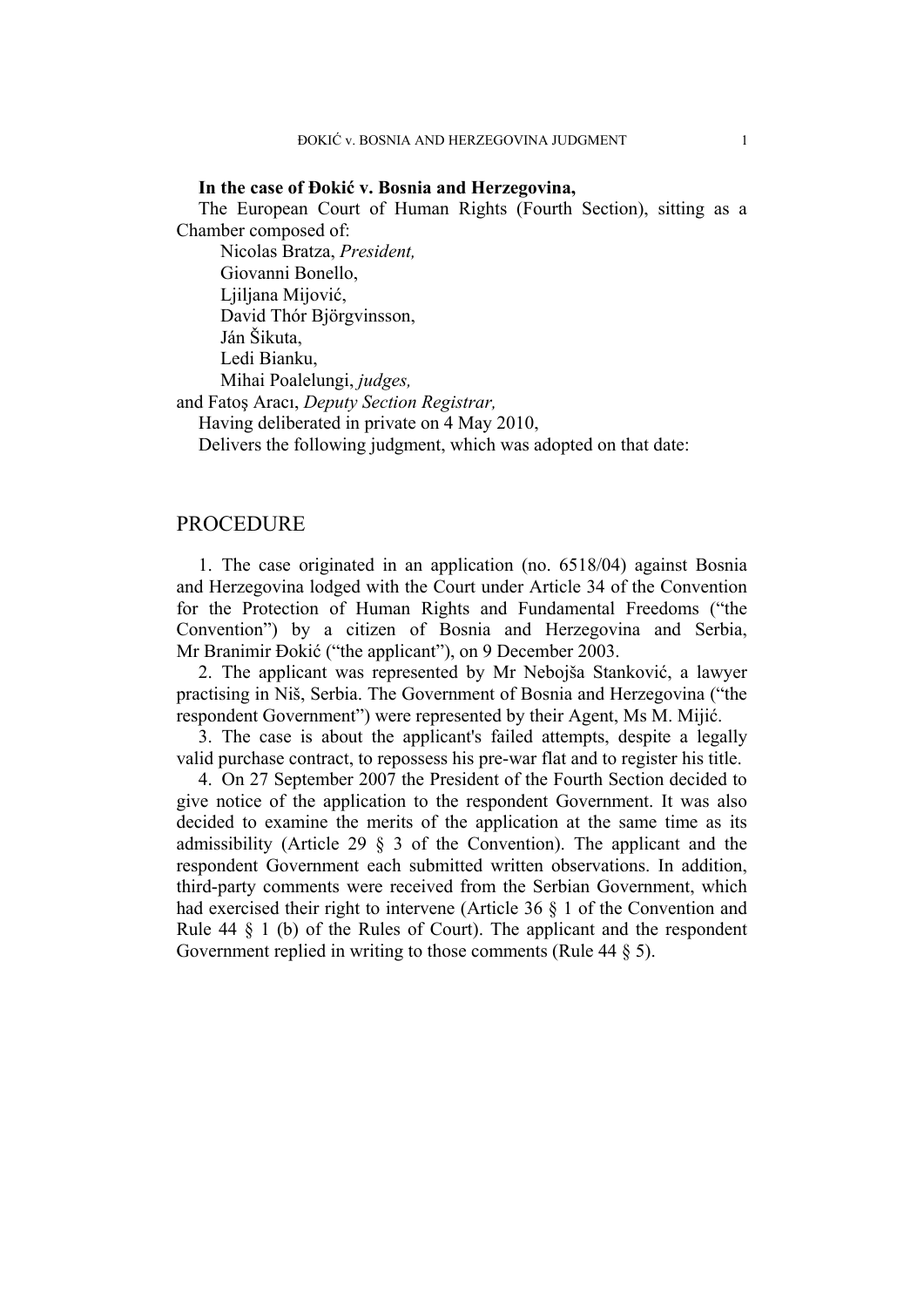# THE FACTS

# I. THE CIRCUMSTANCES OF THE CASE

#### **A. Relevant background**

### *1. Socially owned flats*

5. Flats represented nearly 20% of the pre-war housing stock of Bosnia and Herzegovina<sup>1</sup> (around  $250,000$  housing units out of 1,315,000). By local standards, they were a particularly attractive type of home, equipped with modern conveniences and located in urban centres. Practically all flats were under the regime of "social ownership" – a concept which, while it does exist in other countries, was particularly highly developed in the former Socialist Federal Republic of Yugoslavia ("the SFRY"). They were generally built by socially owned enterprises or other public bodies for allocation to their employees, who became "occupancy right holders"<sup>2</sup>. All citizens of the SFRY were required to pay a means-tested contribution to subsidise housing construction. However, the amount an individual had contributed was not amongst the legal criteria taken into account in the waiting lists for allocation of such flats.

6. The rights of both the allocation right holders (public bodies which nominally controlled the flats) and the occupancy right holders were regulated by law (the Housing Act 1984, which is still in force in Bosnia and Herzegovina<sup>3</sup>). In accordance with this Act, an occupancy right, once allocated, entitled the occupancy right holder to permanent, lifelong use of the flat against the payment of a nominal fee. When occupancy right holders

<sup>1.</sup> While the respondent State was called "the Socialist Republic of Bosnia and Herzegovina" until 8 April 1992 and "the Republic of Bosnia and Herzegovina" from 8 April 1992 until 14 December 1995, the name "Bosnia and Herzegovina" is nevertheless used in this judgment when referring also to the period before 14 December 1995.

<sup>2.</sup> The domestic Human Rights Chamber and Constitutional Court have consistently used the term "occupancy right" for this type of tenancy. It will therefore be used in this judgment instead of the term "specially protected tenancy" used by the Court in *Blečić v. Croatia* [GC], no. 59532/00, ECHR 2006-III, and other cases against Croatia.

<sup>3.</sup> *Zakon o stambenim odnosima*, published in the Official Gazette of the Socialist Republic of Bosnia and Herzegovina no. 14/84, amendments published in the Official Gazette of the Socialist Republic of Bosnia and Herzegovina nos. 12/87 and 36/89, the Official Gazette of the Republic of Bosnia and Herzegovina no. 2/93, the Official Gazette of the Federation of Bosnia and Herzegovina nos. 11/98 of 3 April 1998, 38/98 of 4 October 1998, 12/99 of 6 April 1999 and 19/99 of 28 May 1999, and the Official Gazette of the Republika Srpska nos. 19/93 of 9 October 1993, 22/93 of 26 November 1993, 12/99 of 17 May 1999 and 31/99 of 12 November 1999.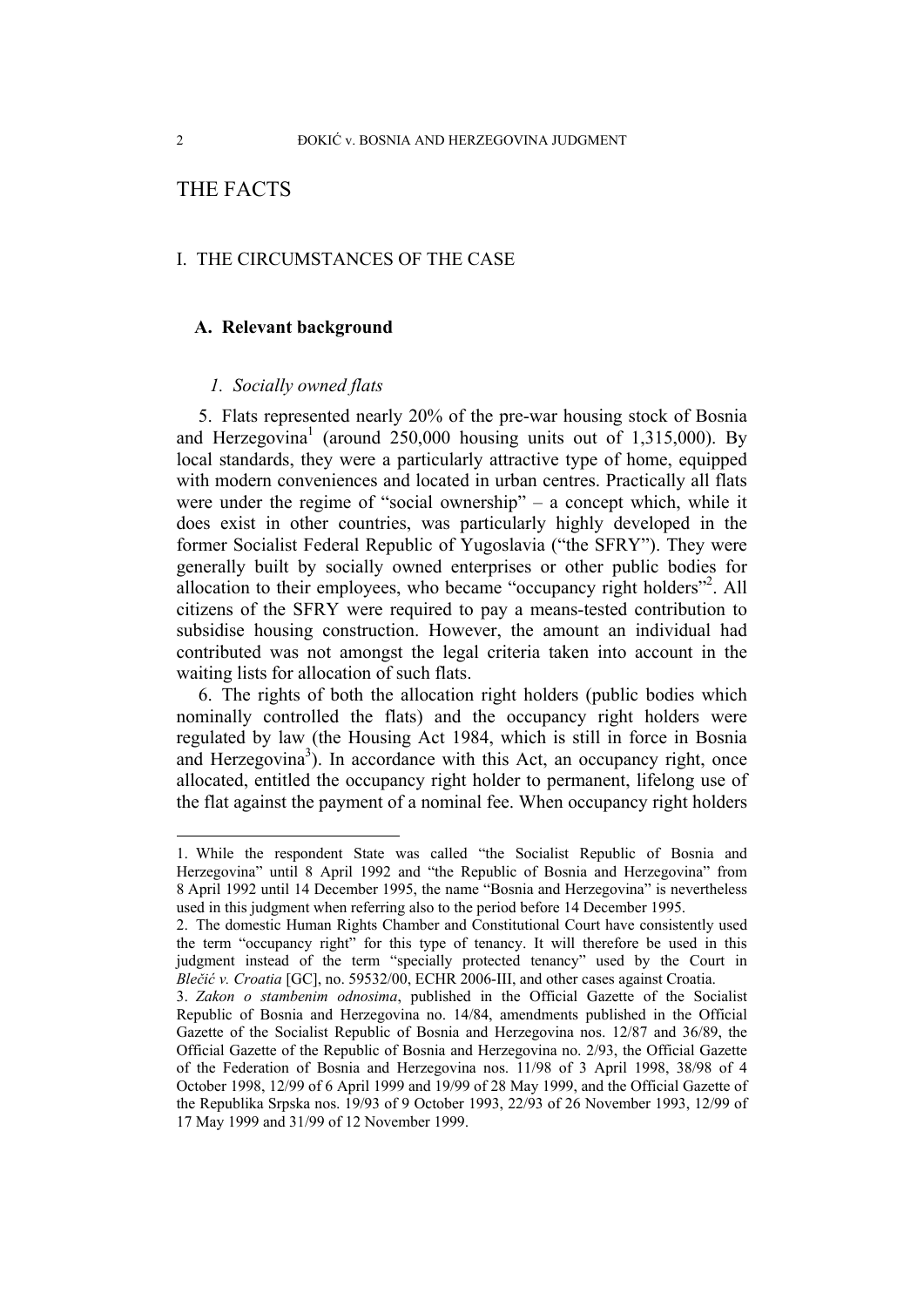died, their rights transferred, as a matter of right, to their surviving spouses (indeed, spouses held occupancy rights in common) or registered members of their family households who were also using the flat (sections 19 and 21 of this Act). In practice, these provisions on transfer meant that occupancy rights originally allocated by public bodies to their employees could pass, as of right, to multiple generations for whom the initial employment-based link to the allocation right holder no longer existed. Occupancy rights could be cancelled only in court proceedings (section 50 of this Act) on limited grounds (sections 44, 47 and 49 of this Act), the most important of which was failure by the occupancy right holders to physically use their flats for their own housing needs for a continuous period of at least six months, without justified grounds (such as, military service, medical treatment, prison sentence, or temporary work elsewhere in the SFRY or abroad). Although inspections were foreseen to ensure compliance with this requirement (section 42 of this Act), occupancy rights were rarely, if ever, cancelled on these grounds prior to the 1992-95 war. Moreover, on 24 December 1992 the Constitutional Court of the Republic of Bosnia and Herzegovina annulled the inspection provisions $4$ .

7. Following its declaration of independence on 6 March 1992, a brutal war started in Bosnia and Herzegovina. More than 2.2 million people left their homes as a consequence of "ethnic cleansing" or generalised violence. As a rule, they fled to areas controlled by their own ethnic groups. All parties to the conflict quickly adopted procedures allowing the flats of those who had fled the territory under their control to be declared "abandoned" and allocated to new occupancy right holders. While the alleged rationale for the allocation of "abandoned" properties was to provide humanitarian shelter to displaced persons, particularly attractive properties – typically urban flats – were commonly awarded to the military and political elites. In some cases, occupancy rights were cancelled pursuant to the aforementioned section 47 of the Housing Act 1984, because of failure by the occupancy right holders to use their flats for a continuous period of at least six months. In most cases, however, the authorities applied legislation specially enacted for those purposes: the Abandoned Flats Act  $1992^5$ , the Abandoned Flats Decree 1993<sup>6</sup>, the Refugee Accommodation Decree 1993<sup>7</sup>,

<sup>4.</sup> Decision U 174/90, published in the Official Gazette of the Republic of Bosnia and Herzegovina no. 2/93.

<sup>5</sup>*. Zakon o napuštenim stanovima*, published in the Official Gazette of the Republic of Bosnia and Herzegovina no. 6/92, amendments published in the Official Gazette nos. 8/92, 16/92, 13/94, 36/94, 9/95 and 33/95.

<sup>6.</sup> *Uredba o korišćenju napuštenih stanova*, published in the Official Gazette of the Croatian Community of Herceg-Bosna no. 13/93.

<sup>7.</sup> *Uredba o smeštaju izbeglica i drugih lica na teritoriji Republike Srpske*, published in the Official Gazette of the Republika Srpska no. 27/93.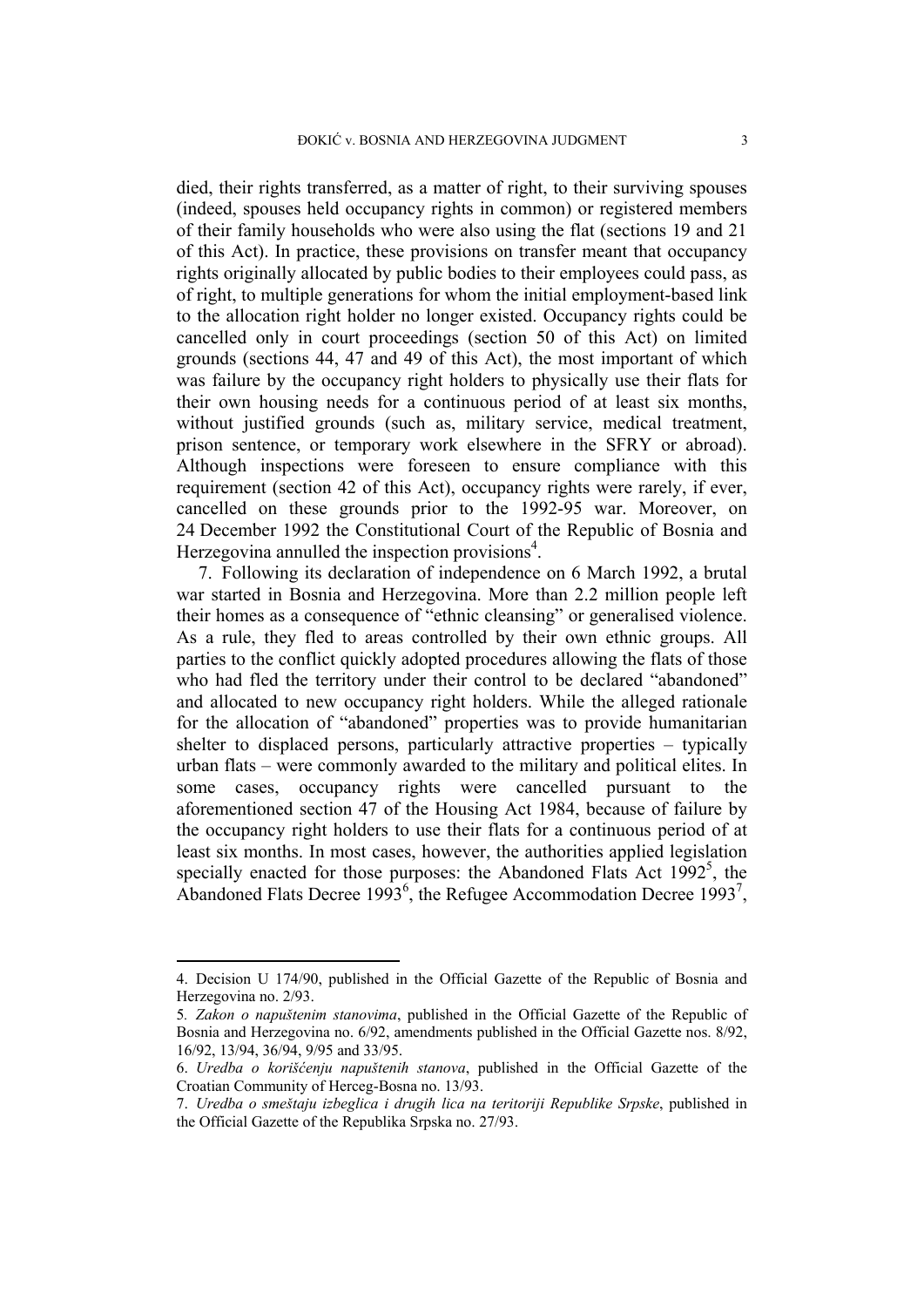the Refugee Accommodation Act  $1995<sup>8</sup>$  and the Abandoned Property Act  $1996^9$ .

8. The concept of "social ownership" was abandoned during the 1992-95 war<sup>10</sup>. As a result, socially owned flats were effectively nationalised.

9. On 14 December 1995 the General Framework Agreement for Peace in Bosnia and Herzegovina ("the Dayton Peace Agreement") entered into force. Pursuant to that Agreement, Bosnia and Herzegovina consists of two Entities: the Federation of Bosnia and Herzegovina and the Republika Srpska. In the immediate aftermath of the war, legislation on abandoned property remained in force in both Entities and reallocation of flats continued nearly unabated, which further reinforced ethnic separation.

10. All such legislation was repealed in 1998 under international pressure. Initially, however, in the Federation of Bosnia and Herzegovina only those who could prove that they were genuine refugees or displaced persons were entitled to return to their pre-war homes (former section 3(2) of the Restitution of Flats Act  $1998<sup>11</sup>$ ). The vague terms of this provision left broad discretion to the housing authorities and reportedly led to abuses. The High Representative<sup>12</sup> therefore repealed it in July 1999. Nevertheless, as a result of strong resistance of the military of the Federation of Bosnia and Herzegovina (see decision CH/97/60 *et al.* of the Human Rights Chamber of 7 December 2001, § 56), a similar restriction remained in force as regards military flats (section 3a of this Act). While this was done on the pretext of creating a pool of flats which could be used to house destitute war veterans and their families, the domestic Human Rights Chamber held that

<sup>8.</sup> *Uredba sa zakonskom snagom o smeštaju izbeglica*, published in the Official Gazette of the Republika Srpska no. 19/95.

<sup>9.</sup> *Zakon o korišćenju napuštene imovine*, published in the Official Gazette of the Republika Srpska no. 3/96 of 27 February 1996, amendments published in the Official Gazette nos. 8/96 of 10 April 1996 and 21/96 of 23 September 1996.

<sup>10.</sup> *Zakon o prenosu sredstava društvene u državnu svojinu*, published in the Official Gazette of the Republika Srpska no. 4/93 of 28 April 1993, amendments published in the Official Gazette nos. 29/94 of 28 November 1994, 31/94 of 27 December 1994, 9/95 of 19 June 1995, 19/95 of 2 October 1995, 8/96 of 10 April 1996 and 20/98 of 15 June 1998; *Zakon o pretvorbi društvene svojine*, published in the Official Gazette of the Republic of Bosnia and Herzegovina no. 33/94 of 25 November 1994.

<sup>11.</sup> *Zakon o prestanku primjene Zakona o napuštenim stanovima*, published in the Official Gazette of the Federation of Bosnia and Herzegovina no. 11/98 of 3 April 1998, amendments published in the Official Gazette nos. 38/98 of 4 October 1998, 12/99 of 6 April 1999, 18/99 of 20 May 1999, 27/99 of 5 July 1999, 43/99 of 28 October 1999, 31/01 of 16 July 2001, 56/01 of 21 December 2001, 15/02 of 27 April 2002, 24/03 of 10 June 2003, 29/03 of 30 June 2003 and 81/09 of 28 December 2009.

<sup>12.</sup> Following the war in Bosnia and Herzegovina, the United Nations Security Council authorised the establishment of an international administrator for Bosnia and Herzegovina (High Representative) by an informal group of States actively involved in the peace process (Peace Implementation Council) as an enforcement measure under Chapter VII of the United Nations Charter (for more information, see *Berić and Others v. Bosnia and Herzegovina* (dec.), nos. 36357/04 *et al.*, ECHR 2007-XII).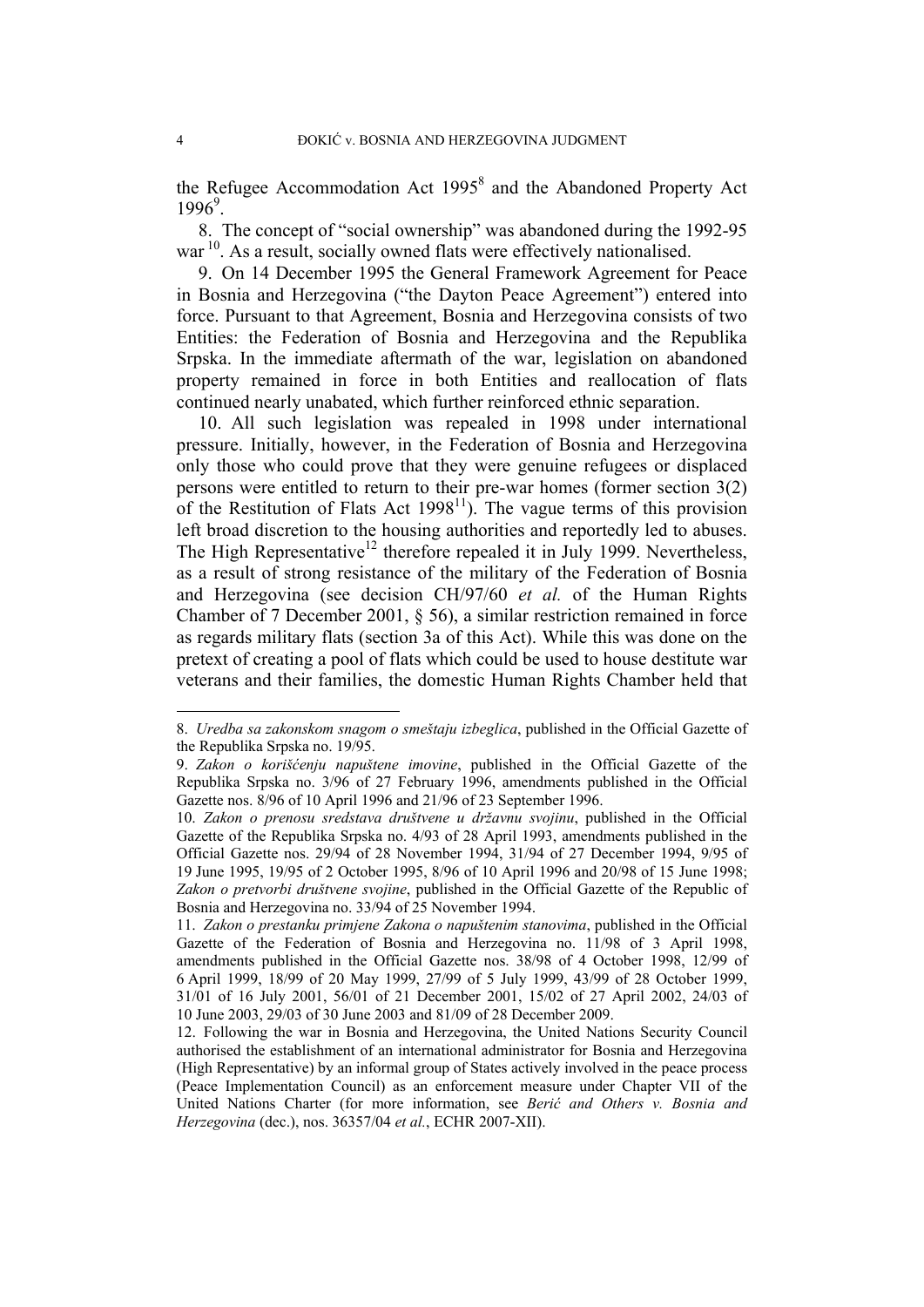there was no evidence that the property was necessarily being used for this stated purpose (see, for example, its decision CH/97/60 *et al*. of 7 December 2001, § 154). The Organisation for Security and Cooperation in Europe maintained, in its third-party submissions to that Chamber, that many high-ranking military officials in the Federation of Bosnia and Herzegovina whose housing needs were otherwise met had nevertheless been allocated military flats, in direct contravention of domestic legislation, and that the Ministry of Defence of the Federation of Bosnia and Herzegovina had almost 2,000 unclaimed military flats at its disposal to pursue the legitimate aim of housing war veterans without the need to reach out for claimed ones (see decision CH/02/8202 *et al*. of the Human Rights Chamber of 4 April 2003, § 121; see also the High Representative's submissions in decision CH/97/60 *et al.* of the Human Rights Chamber of 7 December 2001, § 61).

### *2. Military flats*

1

11. The JNA, the armed forces of the SFRY, nominally controlled around 16,000 flats in Bosnia and Herzegovina until the 1992-95 war.

12. On 6 January 1991 the JNA members were offered the opportunity to purchase their flats at a discount on their market value (see the Military Flats Act 1990<sup>13</sup>). On 18 February 1992 Bosnia and Herzegovina put on hold the sale of military flats on its territory (see the Suspension on the Sale of Flats Decree 1992<sup>14</sup>). The Decree was respected in what is today the Federation of Bosnia and Herzegovina, and those who had purchased military flats located in that Entity could not register their ownership and remained, strictly speaking, occupancy right holders (a purchase contract does not of itself transfer title to the buyer under domestic law). Since the Decree was ignored in what is today the Republika Srpska, those who had purchased military flats in that Entity became their registered owners.

13. During the war, the local armed forces (namely, the ARBH, HVO and VRS forces) assumed the nominal control of all non-privatised military flats on the territory under their respective control<sup>15</sup>. Although on

<sup>13.</sup> *Zakon o stambenom obezbjeđivanju u Jugoslovenskoj narodnoj armiji*, published in the Official Gazette of the SFRY no. 84/90.

<sup>14.</sup> *Uredba o privremenoj zabrani prodaje stanova u društvenoj svojini*, published in the Official Gazette of the Socialist Republic of Bosnia and Herzegovina no. 4/92.

<sup>15.</sup> *Zakon o preuzimanju sredstava bivše Socijalističke Federativne Republike Jugoslavije u svojinu Republike Bosne i Hercegovine*, published in the Official Gazette of the Republic of Bosnia and Herzegovina no. 6/92, amendments published in the Official Gazette nos. 13/94, 50/95 and 2/96; *Odluka o preuzimanju vojnostambenog fonda JNA*, published in the Official Gazette of the Republika Srpska no. 16/92; *Zakon o sredstvima i finansiranju Armije Republike Bosne i Hercegovine*, published in the Official Gazette of the Republic of Bosnia and Herzegovina no. 6/93, amendments published in the Official Gazette nos. 17/93 and 13/94; *Odluka o utvrđivanju namjene i prenošenju prava upravljanja i korištenja sredstvima bivše Socijalističke Federativne Republike Jugoslavije, koje je koristila bivša*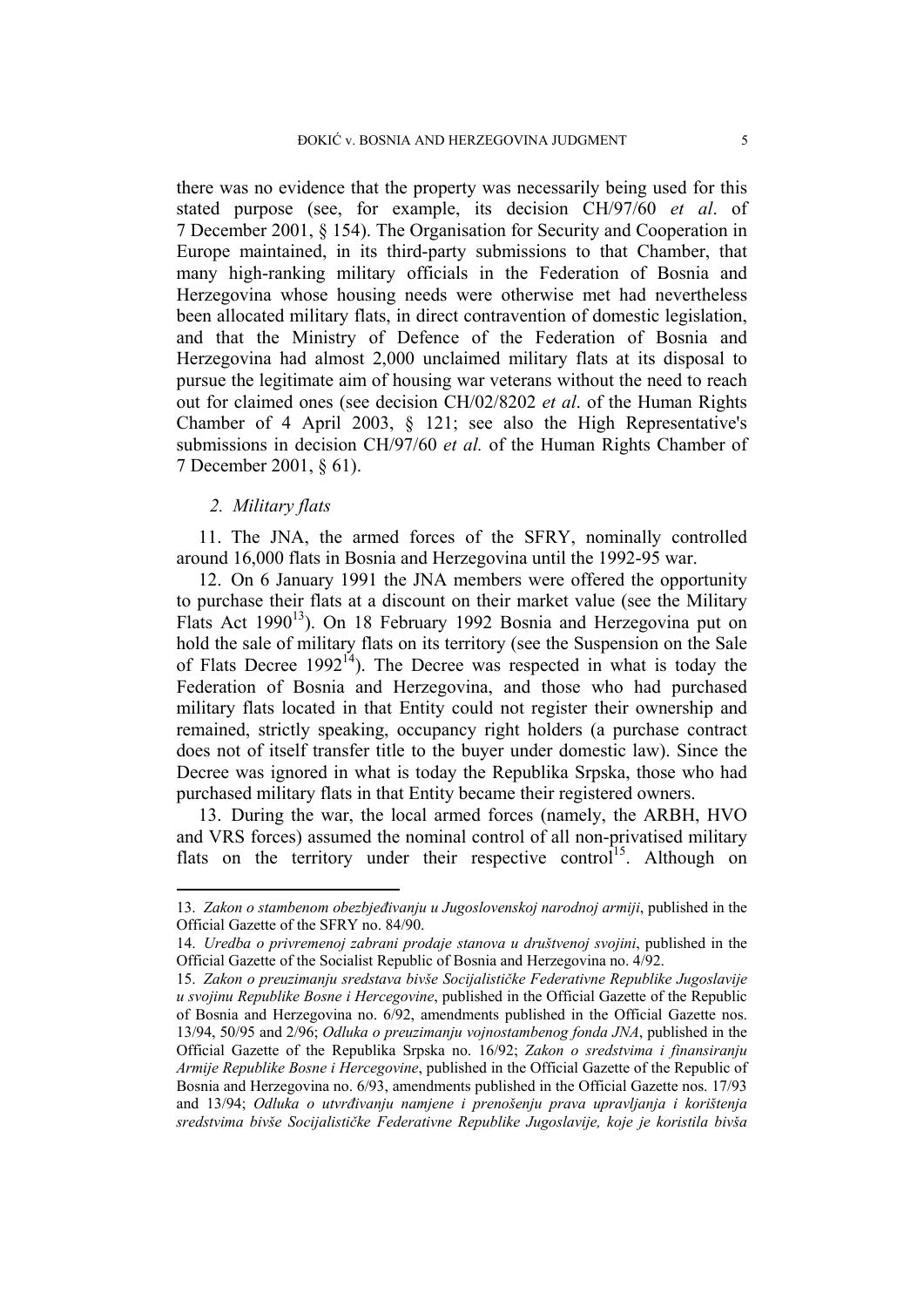1 January 2006 those forces merged into the armed forces of Bosnia and Herzegovina, non-privatised military flats are still under the nominal control of the Entities (see "Relevant domestic law and practice" below).

# *3. Foreign armed forces in the 1992-95 war in Bosnia in Herzegovina*

14. The dissolution of the SFRY was a gradual process which took place in 1991/92 (see Opinion No. 11 of the Arbitration Commission of the International Conference on the Former Yugoslavia of 16 July 1993<sup>16</sup>). Bosnia and Herzegovina declared its independence on 6 March 1992. It was recognised by the European Community and the United States on 7 April 1992 and admitted to membership of the United Nations on 22 May 1992.

15. On 15 May 1992 the United Nations Security Council, acting under Chapter VII of the United Nations Charter, demanded that all units of the JNA and all elements of the Croatian Army either be withdrawn from Bosnia and Herzegovina, or be subject to the authority of the Government of Bosnia and Herzegovina, or be disbanded and disarmed with their weapons placed under effective international monitoring (see Resolution 757). While the JNA formally withdrew from Bosnia and Herzegovina on 19 May 1992, the United Nations Secretary General and the International Criminal Tribunal for the former Yugoslavia ("the ICTY"), a United Nations court of law dealing with war crimes that took place during the conflicts in the Balkans in the 1990s, later established that JNA members born in Bosnia and Herzegovina actually remained there with their equipment and joined the VRS forces<sup>17</sup> and only those born in Serbia and Montenegro left and joined the VJ forces<sup>18</sup> (see the United Nations Secretary General's report of 3 December 1992, A/47/747, § 11, and the ICTY judgment in the *Tadić* case, IT-94-1-A, § 151, 15 July 1999).

16. The ICTY has also held that the VRS forces were to be regarded as acting under the overall control of and on behalf of the Federal Republic of Yugoslavia<sup>19</sup> and that hence, even after 19 May 1992, the armed conflict in

<u>.</u>

*JNA, a koja se nalaze na području Federacije Bosne i Hercegovine*; published in the Official Gazette of the Republic of Bosnia and Herzegovina no. 24/96.

<sup>16.</sup> The Arbitration Commission of the International Conference on the Former Yugoslavia (also known as the Badinter Commission) was set up by the European Community and its Member States on 27 August 1991. Between late 1991 and the middle of 1993 it handed down fifteen opinions pertaining to legal issues arising from the dissolution of the SFRY (see International Law Reports 92 (1993), pp. 162-208, and 96 (1994), pp. 719-37).

<sup>17.</sup> The VRS forces, the armed forces of the Republika Srpska, were established on 12 May 1992. On 1 January 2006 they merged into the armed forces of Bosnia and Herzegovina.

<sup>18.</sup> The VJ forces, the armed forces of the Federal Republic of Yugoslavia, were established on 20 May 1992.

<sup>19.</sup> The Federal Republic of Yugoslavia was succeeded by the State Union of Serbia and Montenegro in 2003, which was succeeded by Serbia in 2006.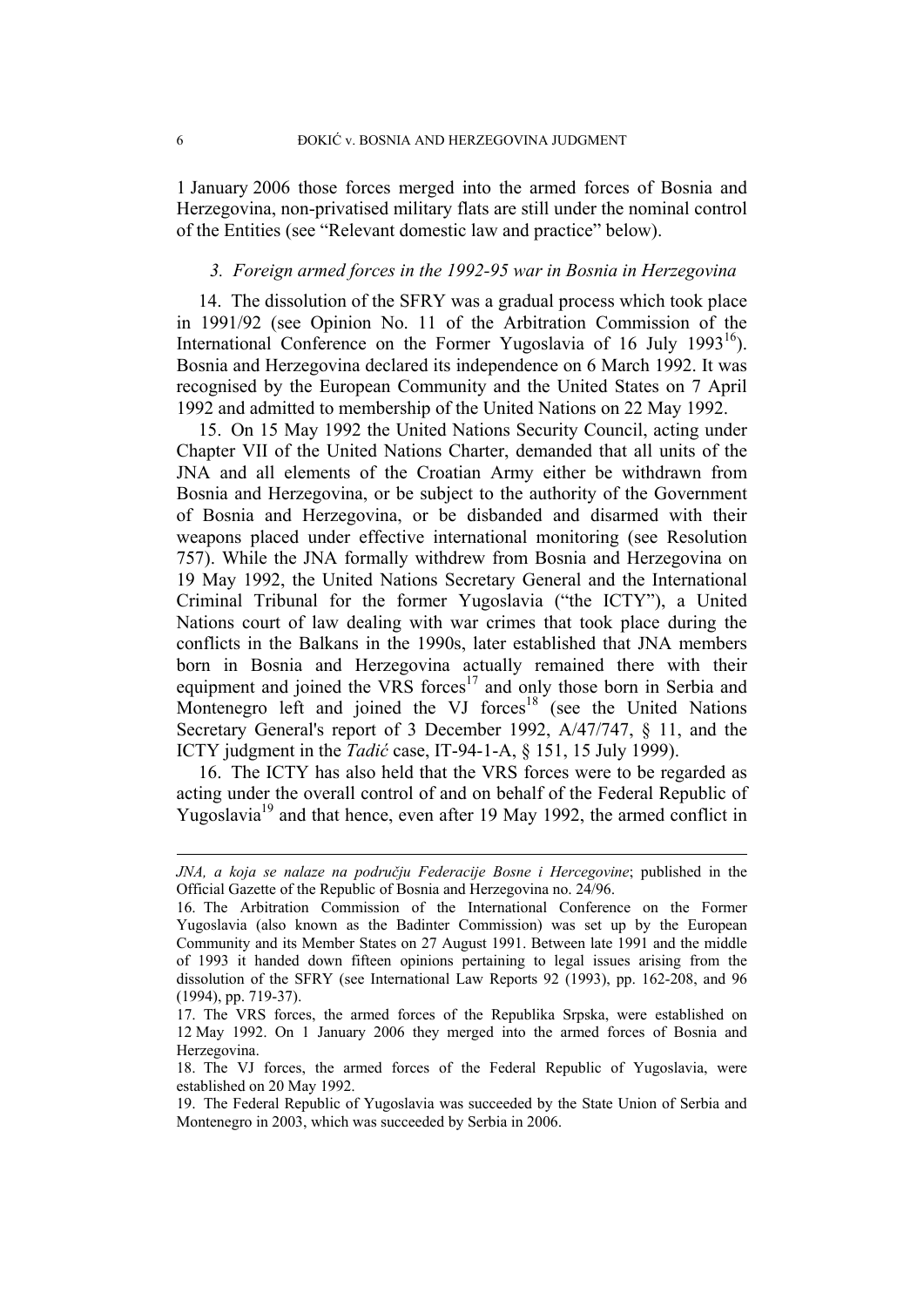Bosnia and Herzegovina between the local Serbs and the central authorities of Bosnia and Herzegovina must be classified as an international armed conflict (see the ICTY judgment in the *Tadić* case, IT-94-1-A, §§ 146-62, 15 July 1999, and the ICTY judgment in the *Čelebići* case, IT-96-21-A, §§ 34-51, 20 February 2001). It has arrived at a similar conclusion as regards the relationship between neighbouring Croatia and the HVO forces (see the ICTY judgments in the *Blaškić* case, IT-95-14-T, §§ 95-123, 3 March 2000, and IT-95-14-A, §§ 167-78, 29 July 2004).

17. The International Court of Justice ("the ICJ"), the principal judicial organ of the United Nations, has arrived at a different conclusion in the *Application of the Convention on the Prevention and Punishment of the Crime of Genocide (Bosnia and Herzegovina v. Serbia and Montenegro)* case. It held that despite much evidence of direct and indirect participation by the VJ forces, along with the VRS forces, in military operations in Bosnia and Herzegovina, the acts of those who committed genocide at Srebrenica cannot be attributed to the Federal Republic of Yugoslavia under the rules of international law of State responsibility (see the judgment of 26 February 2007, §§ 377-415).

### **B. The present case**

18. The applicant was born in Serbia in 1960. He lives in Niš, Serbia.

19. Being a lecturer at a military school in Sarajevo, the applicant was allocated a military flat there in 1986.

20. On 9 March 1992 he bought the flat pursuant to the Military Flats Act 1990. Although he had paid the full purchase price on 18 February 1992 (in the amount of 379,964 Yugoslav dinars<sup>20</sup>), the local authorities refused to register his title (see paragraph 12 above).

21. On 18 April 1992 the military school was transferred from Bosnia and Herzegovina to Serbia (initially to Sombor and then to Niš). On 19 May 1992 the applicant decided to leave Bosnia and Herzegovina and to continue lecturing at the same military school.

22. On 17 August 1998 the applicant made an application for the restitution of his flat in Sarajevo. On 30 March 2000 his application was rejected pursuant to section 3a of the Restitution of Flats Act 1998.

23. On 17 July 2000 the competent Ministry of the Sarajevo Canton upheld the first-instance decision of 30 March 2000.

24. On 21 May 2001 the applicant lodged an application with the Human Rights Chamber, a domestic human-rights body. He relied on Articles 6, 8 and 14 of, and Article 1 of Protocol No. 1 to, the Convention.

25. On 25 April 2002 the Sarajevo Cantonal Court, on an application for judicial review, quashed the administrative decisions of 30 March and

<sup>20.</sup> Around 5,775 German marks at the time.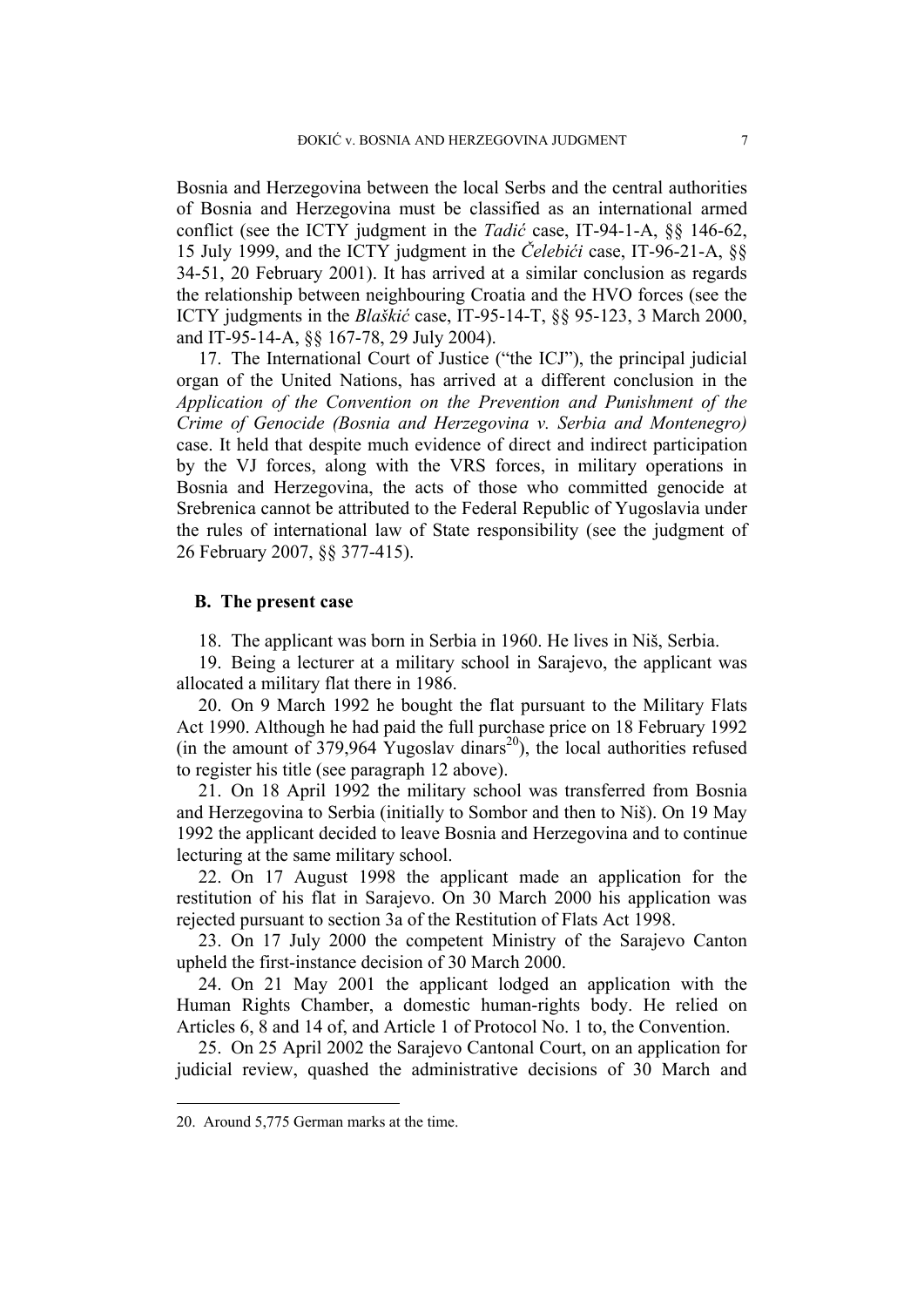17 July 2000 for procedural reasons and remitted the case for reconsideration.

26. On 9 July 2002 the restitution commission set up by Annex 7 to the Dayton Peace Agreement, before which the applicant pursued parallel proceedings, held that the applicant was neither a refugee nor a displaced person within the meaning of Annex 7 and declined jurisdiction.

27. On 12 November 2002 the competent housing authorities refused once again the applicant's application for restitution pursuant to section 3a of the Restitution of Flats Act 1998.

28. On 12 September 2003 the competent Ministry of the Sarajevo Canton upheld the first-instance decision of 12 November 2002.

29. On 26 November 2003 the applicant lodged an application for judicial review. On 22 June 2004 the Sarajevo Cantonal Court stayed the proceedings under an instruction from the legislature of the Federation of Bosnia and Herzegovina.

30. On 28 December 2005 the Ministry of Defence of the Federation of Bosnia and Herzegovina formally allocated the disputed flat to Dž.K., a former member of the ARBH forces. It would appear, however, that Dž.K. had lived in that flat even before, since 25 April 2000.

31. On 8 March 2006 the Human Rights Commission (which had succeeded the Human Rights Chamber in 2004) found a violation of Article 6 of the Convention because of the length of the restitution proceedings and awarded the applicant  $2,100$  convertible marks<sup>21</sup> for non-pecuniary damage in this connection. Having established the excessive length of the restitution proceedings, the Human Rights Commission held that they did not constitute an effective remedy which would have to be used as a condition for the examination of the applicant's substantive complaints. In accordance with domestic jurisprudence, it considered that although the purchase contract of 9 March 1992 had not of itself transferred title to the impugned flat to the applicant, it had conferred on him valuable personal rights (that is, the rights to occupy the flat and to be registered as owner) amounting to "possessions" within the meaning of Article 1 of Protocol No. 1 to the Convention. The Human Rights Commission further held that the situation complained of (that is, the applicant's inability to repossess the flat and to register his title to it) undoubtedly amounted to a continuing interference with the peaceful enjoyment of his "possessions". While assessing the proportionality of the interference, the Human Rights Commission held that the applicant's service in the VJ forces after the 1992-95 war demonstrated his disloyalty to Bosnia and Herzegovina. Taking into consideration also the serious shortage of housing units and compensation to which the applicant was entitled, the Human Rights Commission concluded that the interference was justified. It therefore found no violation of Article 1 of Protocol No. 1

<sup>21.</sup> Approximately EUR 1,075.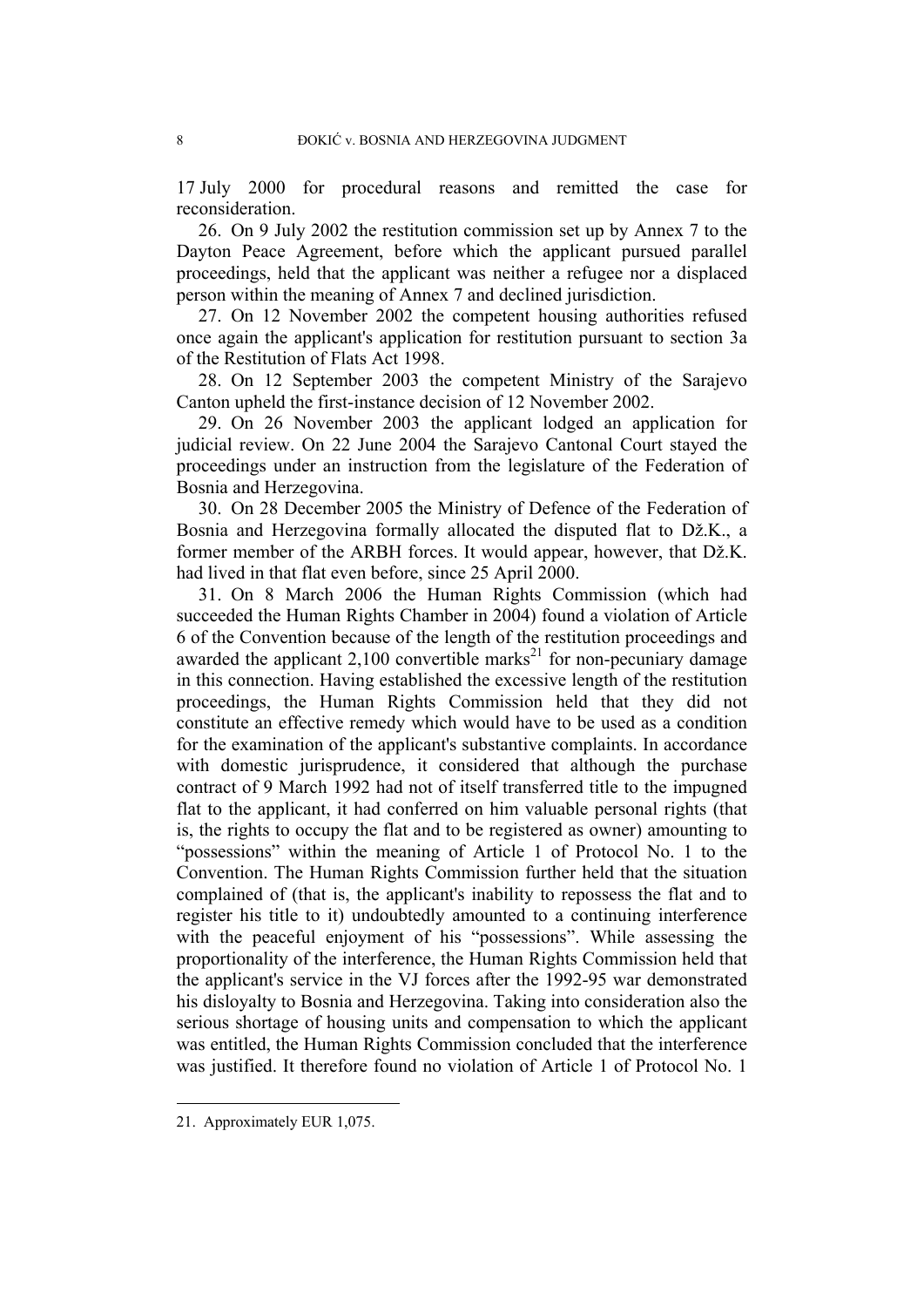to the Convention and considered it to be unnecessary to examine the discrimination and Article 8 complaints.

32. On 30 August 2006 the Supreme Court of the Federation of Bosnia and Herzegovina quashed the decision of 22 June 2004 and remitted the case to the Sarajevo Cantonal Court for reconsideration.

33. On 19 December 2006 the Sarajevo Cantonal Court upheld the administrative decision of 12 September 2003.

34. The applicant has not been allocated a flat in Serbia, but receives from the Serbian authorities a rent allowance in the monthly amount of approximately 100 euros (EUR). It would appear that he has not applied for compensation pursuant to section 39e of the Privatisation of Flats Act 1997 (see paragraph 37 below).

# II. RELEVANT DOMESTIC LAW AND PRACTICE

# **A. Bosnia and Herzegovina**

1

35. On 22 December 1995 all purchase contracts concluded under the Military Flats Act 1990 were declared void<sup>22</sup>. As explained in paragraph 12 above, this affected flats in the Federation of Bosnia and Herzegovina only.

36. On 3 November 1997 the domestic Human Rights Chamber held that a contract to purchase a military flat, although it had not of itself transferred title to the buyer, conferred on the buyer valuable property rights (that is, the rights to occupy the flat and to be registered as owner) which constituted "possessions" for the purposes of Article 1 of Protocol No. 1 to the Convention. It then found a breach of that Article and ordered the Federation of Bosnia and Herzegovina to restore the legal validity of all such contracts (decision CH/96/3 *et al*.).

37. On 5 July 1999 the Federation of Bosnia and Herzegovina amended the Privatisation of Flats Act 1997<sup>23</sup> and the Restitution of Flats Act 1998. While all such contracts have since been regarded as legally valid, two categories of buyers are not entitled to repossess their flats and to register their title (see section 39e of the Privatisation of Flats Act 1997 and section

<sup>22.</sup> *Zakon o preuzimanju sredstava bivše Socijalističke Federative Republike Jugoslavije u svojinu Republike Bosne i Hercegovine*, published in the Official Gazette of the Republic of Bosnia and Herzegovina no. 6/92, amendments published in the Official Gazette nos. 13/94, 50/95 and 2/96.

<sup>23.</sup> *Zakon o prodaji stanova na kojima postoji stanarsko pravo*, published in the Official Gazette of the Federation of Bosnia and Herzegovina no. 27/97 of 28 November 1997, amendments published in the Official Gazette nos. 11/98 of 3 April 1998, 22/99 of 11 June 1999, 27/99 of 5 July 1999, 7/00 of 5 March 2000, 32/01 of 24 July 2001, 61/01 of 31 December 2001, 15/02 of 27 April 2002, 54/04 of 16 October 2004, 36/06 of 10 July 2006, 51/07 of 1 August 2007, 72/08 of 17 November 2008 and 23/09 of 8 April 2009.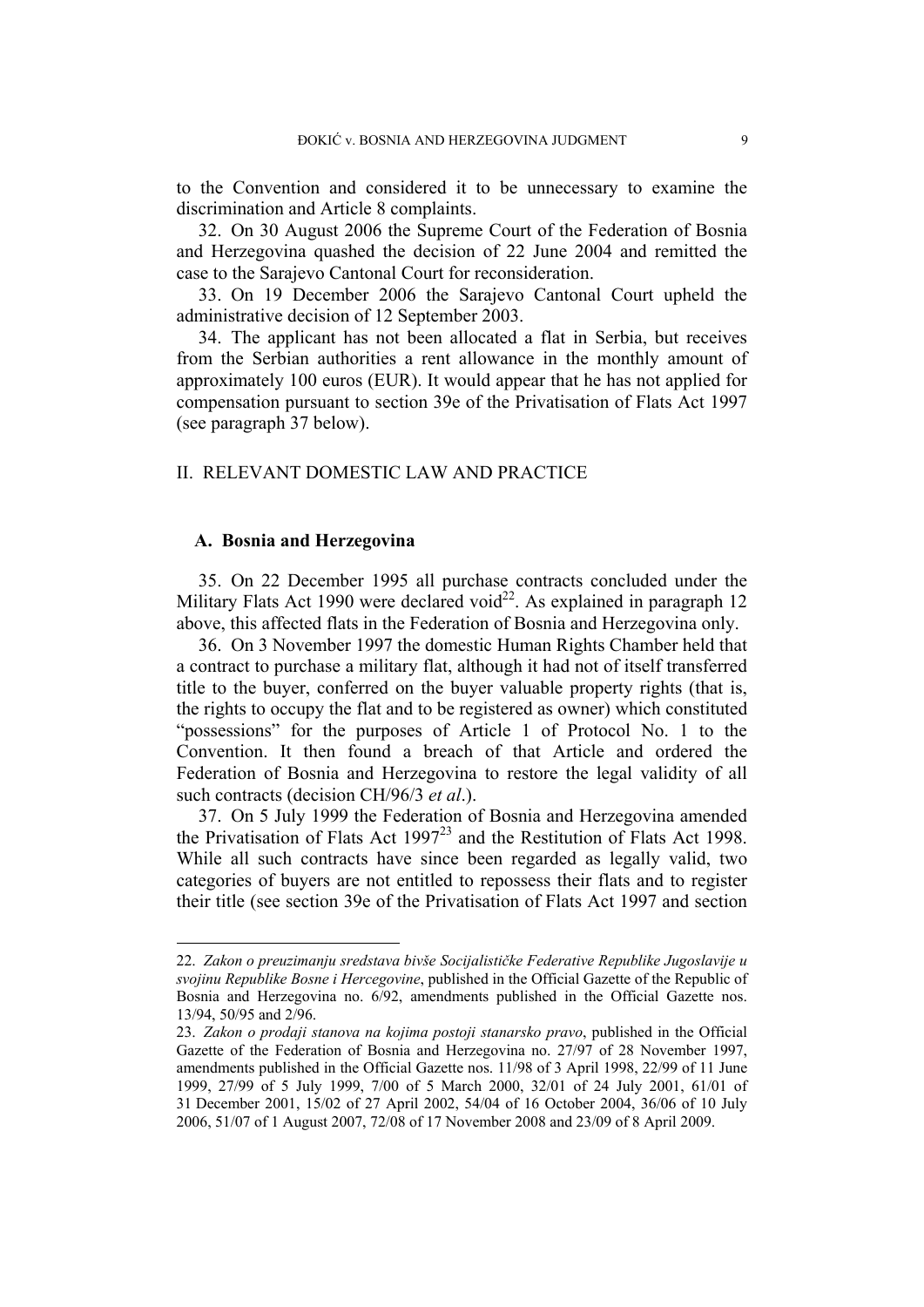3a of the Restitution of Flats Act 1998). First, those who served in foreign armed forces after the 1992-95 war. Since those who were granted a refugee or equivalent status in a country outside the former SFRY are exempted, the restriction affects only those who served in the forces of the successor States of the SFRY and, in reality, almost exclusively those who served in the VJ forces referred to in paragraph 15 above. The second category is those who acquired an occupancy or equivalent right to a military flat in a successor State of the SFRY. At present, people falling into those categories are only entitled to the refund of the amount paid for their flats in 1991/92 plus interest at the rate applicable to overnight deposits (see section 39e of the Privatisation of Flats Act 1997, as amended on 11 July 2006). Previously the compensation was calculated differently: the value of a flat was to first be calculated at a rate of approximately EUR 300 per square metre, the age of the flat was to then be taken into consideration with the depreciation of  $1\%$  of its value for each year<sup>24</sup>.

38. On 7 December 2001 the Human Rights Chamber considered the amended legislation to still be discriminatory and in conflict with Article 1 of Protocol No. 1 to the Convention. It ordered the Federation of Bosnia and Herzegovina to register the applicants as owners, regardless of their service in foreign armed forces (decision CH/97/60 *et al*.). The relevant part of that decision (§ 164) reads as follows:

"It could potentially be reasonable and necessary to bar persons serving in a foreign army from the exercise of certain rights; however service in a foreign army is not a basis for stripping a person of an otherwise valid property contract."

The Human Rights Commission, which had succeeded the Human Rights Chamber in 2004, followed that approach in decisions CH/98/514 of 7 July 2004 and CH/99/1704 of 1 November 2004, but on 9 February 2005 it decided to depart from that jurisprudence (decision CH/98/874 *et al*.). It regarded those who had served in foreign armed forces after the 1992-95 war as disloyal to Bosnia and Herzegovina and held that it was hence justified to strip them of their purchase contracts. The same approach has subsequently been applied in numerous follow-up cases.

39. On 27 June 2007 the Human Rights Commission held in a similar case (also concerning the purchase of a socially owned flat before the 1992- 95 war which had not been followed by the registration of ownership) that a legally valid purchase contract, although it had not of itself transferred title to the buyer, conferred on the buyer valuable property rights (notably the right to be registered as owner) which constituted "possessions" for the purposes of Article 1 of Protocol No. 1 to the Convention (see decision CH/03/13106 and CH/103/13402 of 27 June 2007).

<sup>24.</sup> While the applicant was thus entitled to approximately EUR 10,750 before 11 July 2006, he is now entitled to less than EUR 3,500.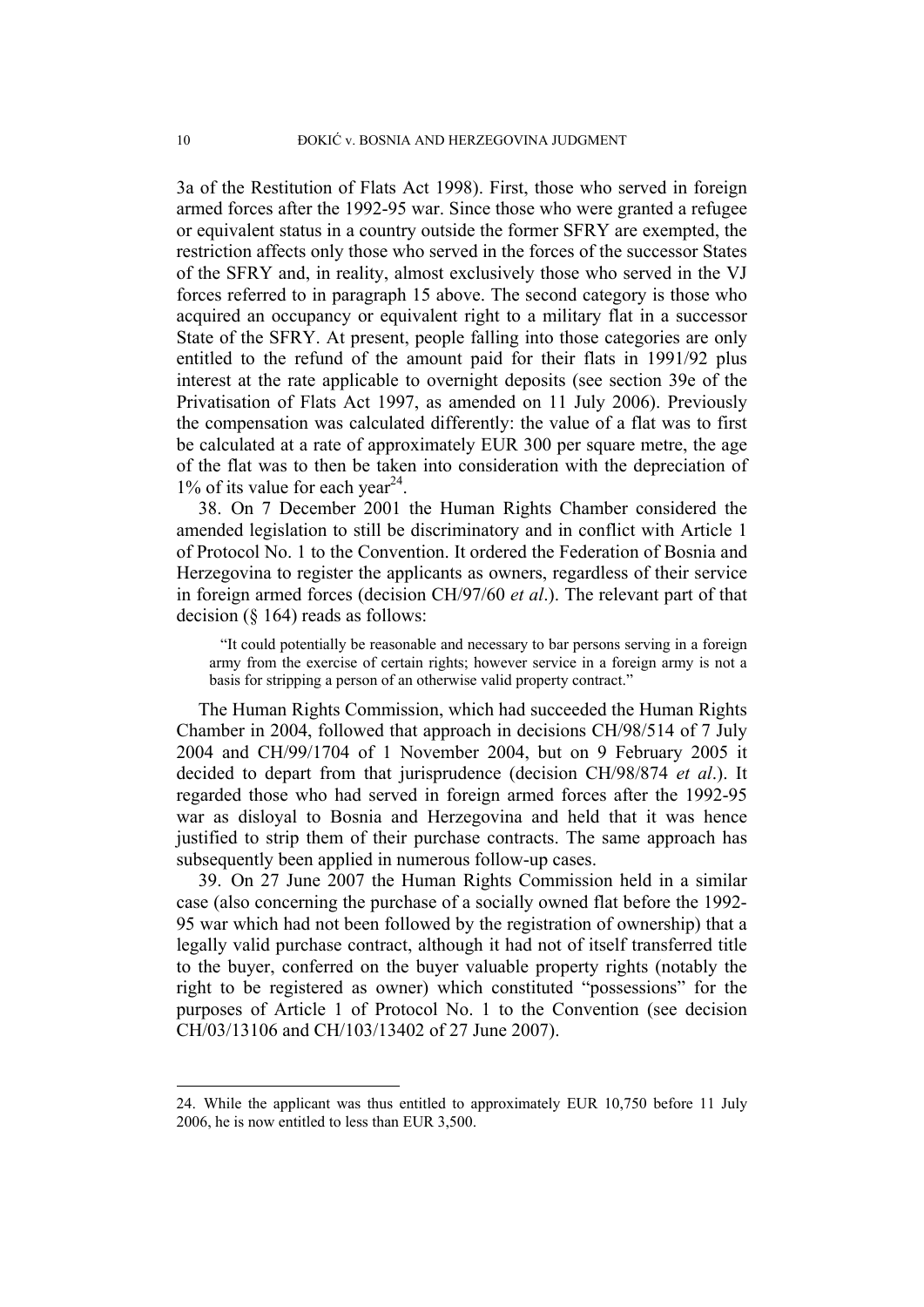40. On 9 July 2009 the Supreme Court of the Federation of Bosnia and Herzegovina held that a tenancy right of limited duration on a military flat in Serbia should not be regarded as equivalent to occupancy right for the purposes of the restitution legislation.

# **B. Serbia**

1

41. Since 2 August 1992 it has no longer been possible to acquire occupancy rights in Serbia (see section 30(1) of the Housing Act 1992<sup>25</sup>). From that date until 14 December 2004 members of the armed forces had the opportunity to acquire a tenancy right of unlimited duration on a military flat. Since 14 December 2004 they have only had the right to acquire a tenancy right of limited duration $^{26}$ .

### III. RELEVANT INTERNATIONAL DOCUMENTS

# **A. General Framework Agreement for Peace in Bosnia and Herzegovina ("the Dayton Peace Agreement")**

42. The Dayton Peace Agreement was initialled at a military base near Dayton, the United States, on 21 November 1995. It entered into force on 14 December 1995 when it was signed in Paris, France. It put an end to the 1992-95 war in Bosnia and Herzegovina.

The relevant part of Annex 4 (the Constitution of Bosnia and Herzegovina) reads as follows:

### **Article II § 5**

"All refugees and displaced persons have the right freely to return to their homes of origin. They have the right, in accordance with Annex 7 to the General Framework Agreement, to have restored to them property of which they were deprived in the course of hostilities since 1991 and to be compensated for any such property that cannot be restored to them. Any commitments or statements relating to such property made under duress are null and void."

The relevant part of Annex 7 (the Agreement on Refugees and Displaced Persons) provides:

<sup>25.</sup> *Zakon o stanovanju*, published in the Official Gazette of Serbia no. 50/92, amendments published in the Official Gazette nos. 76/92, 84/92, 33/93, 53/93, 67/93, 46/94, 47/94, 48/94, 44/95, 49/95, 16/97, 46/98, 26/01 and 101/05).

<sup>26.</sup> *Pravilnik o davanju službenih stanova u zakup zaposlenima u Ministarstvu odbrane i Vojsci Srbije i Crne Gore*, published in the Military Gazette no. 31 of 6 December 2004.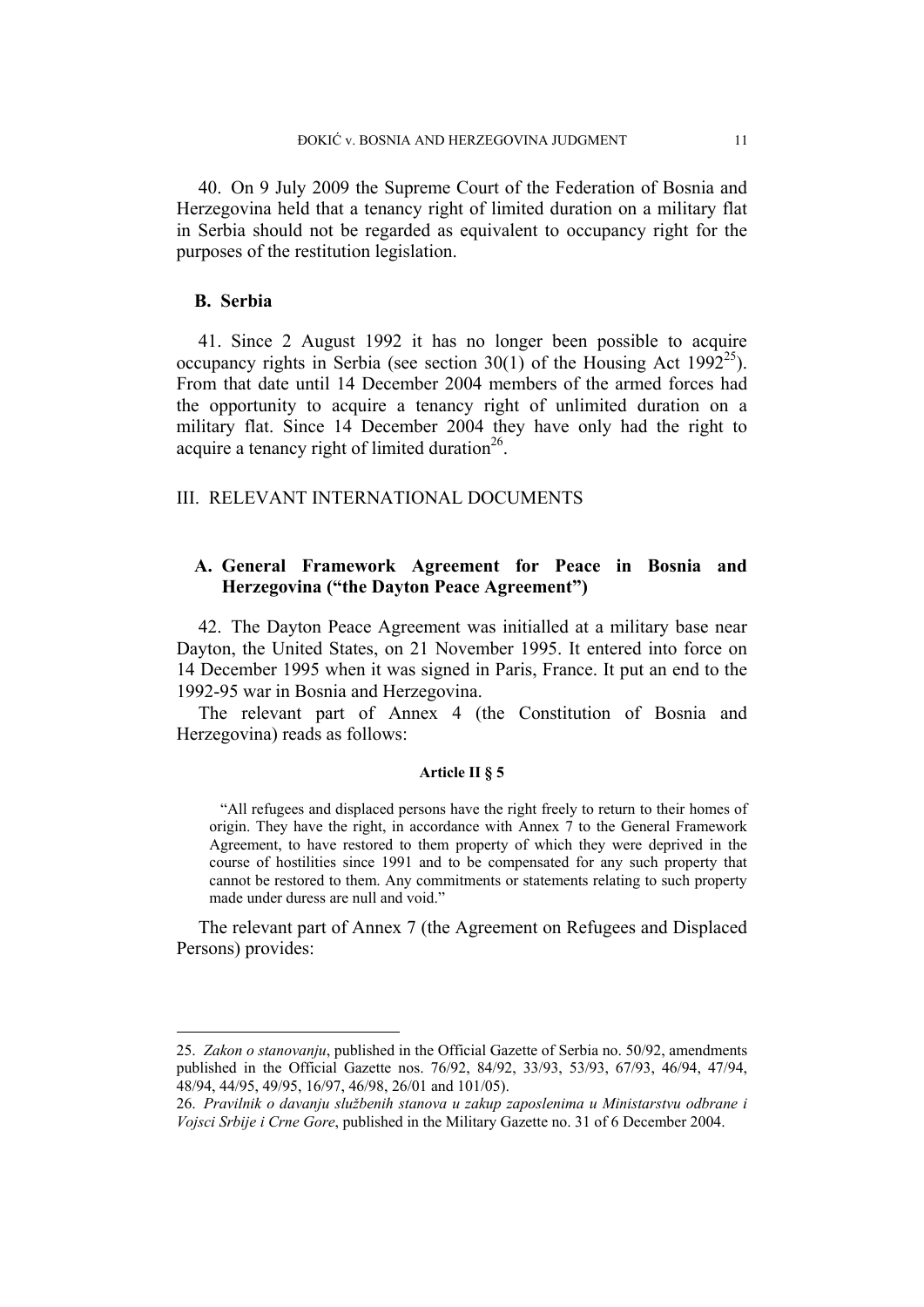#### **Article I § 1**

"All refugees and displaced persons have the right freely to return to their homes of origin. They shall have the right to have restored to them property of which they were deprived in the course of hostilities since 1991 and to be compensated for any property that cannot be restored to them. The early return of refugees and displaced persons is an important objective of the settlement of the conflict in Bosnia and Herzegovina. The Parties confirm that they will accept the return of such persons who have left their territory, including those who have been accorded temporary protection by third countries."

#### **Article VI**

"Any returning refugee or displaced person charged with a crime, other than a serious violation of international humanitarian law as defined in the Statute of the International Tribunal for the Former Yugoslavia since January 1, 1991 or a common crime unrelated to the conflict, shall upon return enjoy an amnesty. In no case shall charges for crimes be imposed for political or other inappropriate reasons or to circumvent the application of the amnesty."

#### **B. Agreement on Succession Issues**

43. The Agreement on Succession Issues was the culmination of nearly ten years of intermittent negotiations under the auspices of the International Conference on the former Yugoslavia and the High Representative (appointed pursuant to Annex 10 to the Dayton Peace Agreement). It entered into force between Bosnia and Herzegovina, Croatia, the Federal Republic of Yugoslavia (succeeded in 2006 by Serbia), "the former Yugoslav Republic of Macedonia" and Slovenia on 2 June 2004. The provision concerning occupancy rights reads as follows:

#### **Article 6 of Annex G**

"Domestic legislation of each successor State concerning dwelling rights ('stanarsko pravo/ stanovanjska pravica/ станарско право') shall be applied equally to persons who were citizens of the SFRY and who had such rights, without discrimination on any ground such as sex, race, colour, language, religion, political or other opinion, national or social origin, association with a national minority, property, birth or other status."

# **C. United Nations Principles on Housing and Property Restitution for Refugees and Displaced Persons ("the Pinheiro Principles")**

44. The relevant principles, endorsed by the United Nations Sub-Commission on the Promotion and Protection of Human Rights in 2005 (E/CN.4/Sub.2/2005/17), are the following: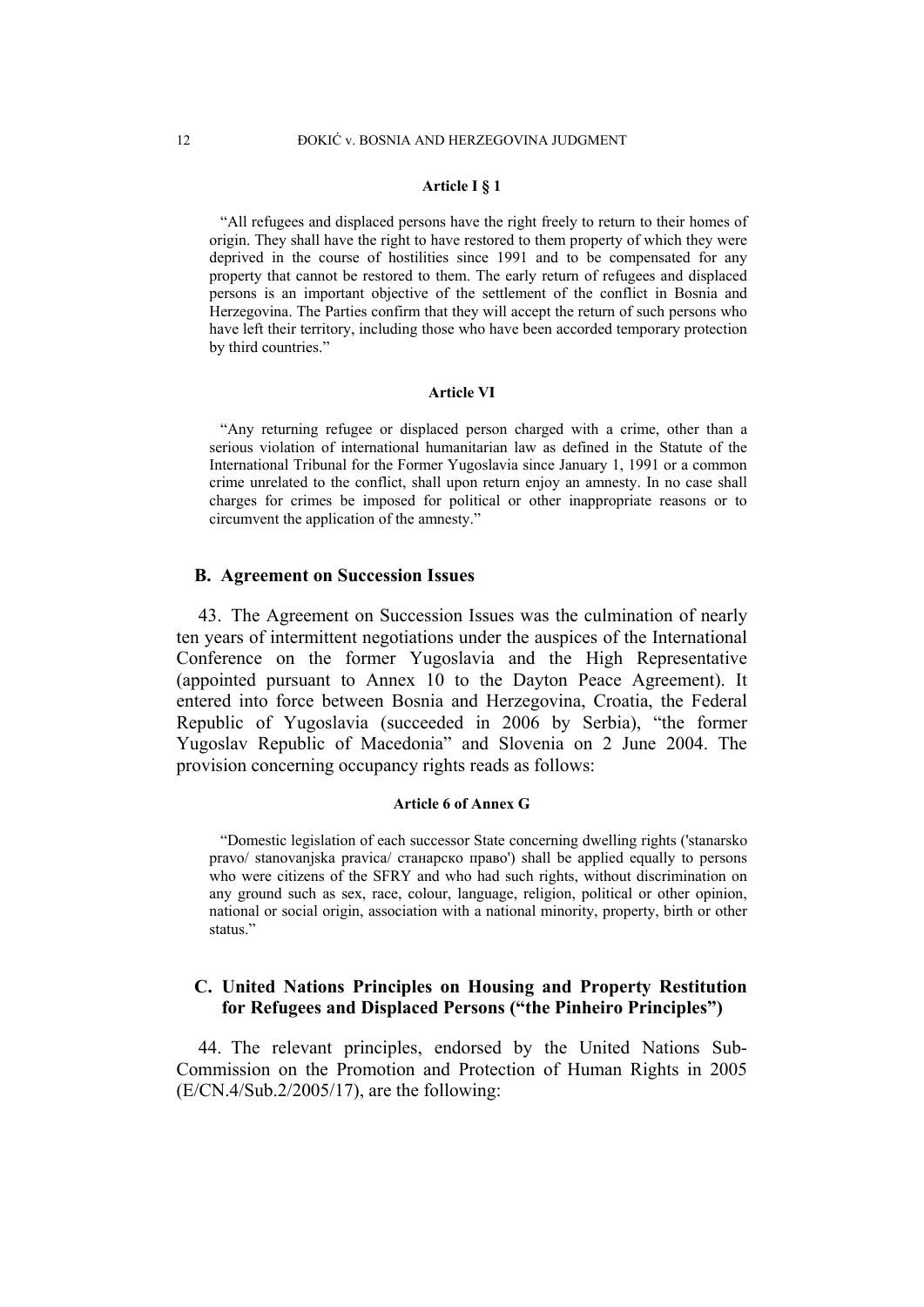#### **Principle 1 (Scope and application)**

"1.1 The Principles on housing and property restitution for refugees and displaced persons articulated herein are designed to assist all relevant actors, national and international, in addressing the legal and technical issues surrounding housing, land and property restitution in situations where displacement has led to persons being arbitrarily or unlawfully deprived of their former homes, lands, properties or places of habitual residence.

1.2 The Principles on housing and property restitution for refugees and displaced persons apply equally to all refugees, internally displaced persons and to other similarly situated displaced persons who fled across national borders but who may not meet the legal definition of refugee (hereinafter 'refugees and displaced persons') who were arbitrarily or unlawfully deprived of their former homes, lands, properties or places of habitual residence, regardless of the nature or circumstances by which displacement originally occurred."

#### **Principle 2 (The right to housing and property restitution)**

"2.1 All refugees and displaced persons have the right to have restored to them any housing, land and/or property of which they were arbitrarily or unlawfully deprived. or to be compensated for any housing, land and/or property that is factually impossible to restore as determined by an independent, impartial tribunal.

2.2 States shall demonstrably prioritize the right to restitution as the preferred remedy for displacement and as a key element of restorative justice. The right to restitution exists as a distinct right, and is prejudiced neither by the actual return nor non-return of refugees and displaced persons entitled to housing, land and property restitution.

#### **Principle 7 (The right to peaceful enjoyment of possessions)**

"7.1 Everyone has the right to the peaceful enjoyment of his or her possessions.

7.2 States shall only subordinate the use and enjoyment of possessions in the public interest and subject to the conditions provided for by law and by the general principles of international law. Whenever possible, the 'interest of society' should be read restrictively, so as to mean only a temporary or limited interference with the right to peaceful enjoyment of possessions."

#### **Principle 16 (The rights of tenants and other non-owners)**

"16.1 States should ensure that the rights of tenants, social-occupancy rights holders and other legitimate occupants or users of housing, land and property are recognized within restitution programmes. To the maximum extent possible, States should ensure that such persons are able to return to and repossess and use their housing, land and property in a similar manner to those possessing formal ownership rights."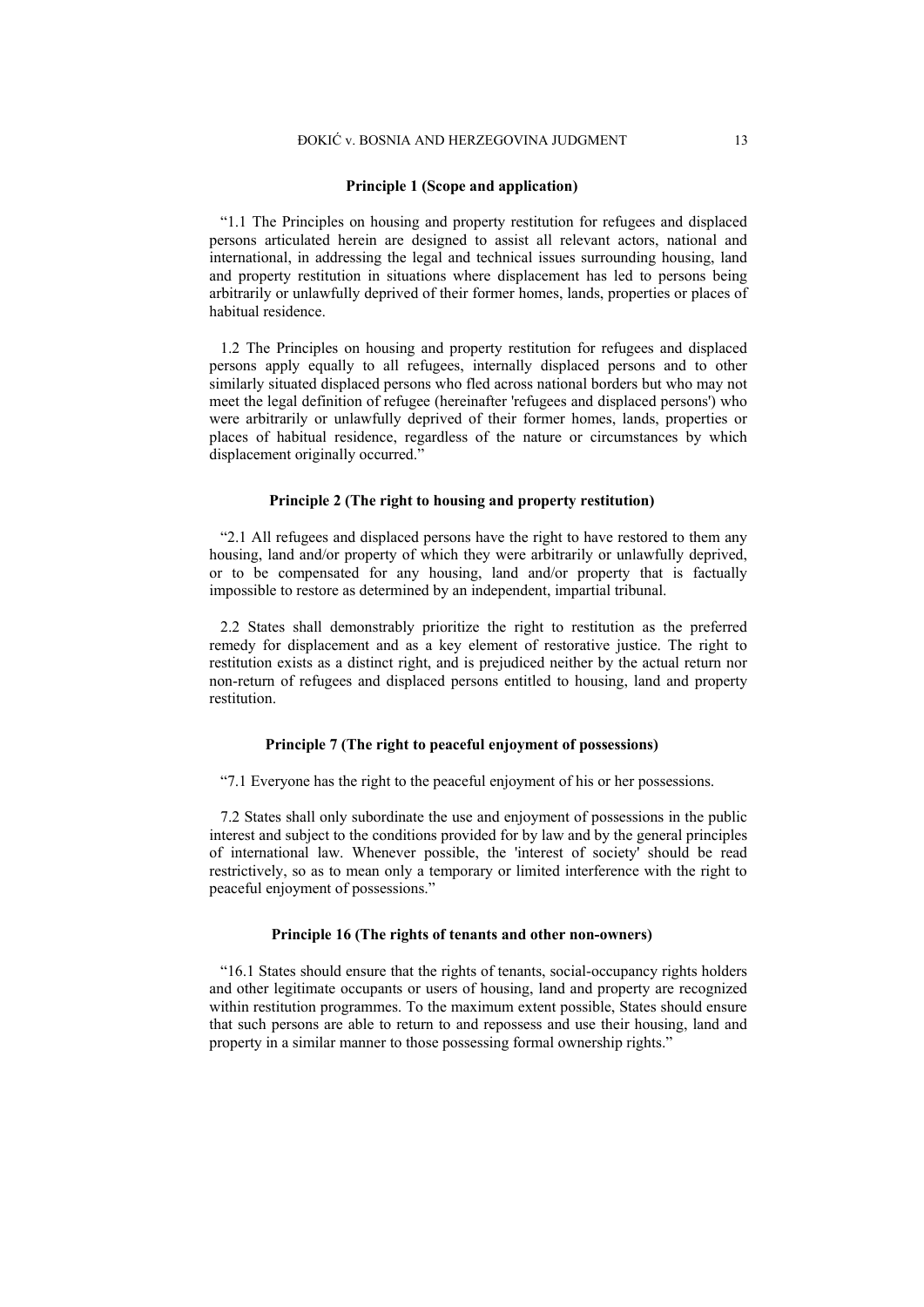#### **Principle 21 (Compensation)**

"21.1 All refugees and displaced persons have the right to full and effective compensation as an integral component of the restitution process. Compensation may be monetary or in kind. States shall, in order to comply with the principle of restorative justice, ensure that the remedy of compensation is only used when the remedy of restitution is not factually possible, or when the injured party knowingly and voluntarily accepts compensation in lieu of restitution, or when the terms of a negotiated peace settlement provide for a combination of restitution and compensation.

21.2 States should ensure, as a rule, that restitution is only deemed factually impossible in exceptional circumstances, namely when housing, land and/or property is destroyed or when it no longer exists, as determined by an independent, impartial tribunal. Even under such circumstances the holder of the housing, land and/or property right should have the option to repair or rebuild whenever possible. In some situations, a combination of compensation and restitution may be the most appropriate remedy and form of restorative justice."

# **D. Resolution 1708 (2010) of the Parliamentary Assembly of the Council of Europe of 28 January 2010 on solving property issues of refugees and displaced persons**

45. The relevant part of the Resolution reads as follows:

 $\ddot{\cdot}$ 

...

9. In the light of the above, the Assembly calls on member states to resolve postconflict housing, land and property rights issues of refugees and IDPs, taking into account the Pinheiro Principles, the relevant Council of Europe instruments, and Recommendation Rec(2006)6 of the Committee of Ministers.

10. Bearing in mind these relevant international standards and the experience of property restitution and compensation programmes carried out in Europe to date, member states are invited to:

10.4. ensure that previous occupancy and tenancy rights with regard to public or social accommodation or other analogous forms of home ownership which existed in former communist systems are recognised and protected as homes in the sense of Article 8 of the European Convention on Human Rights and as possessions in the sense of Article 1 of the First Protocol to the Convention;

10.5. ensure that the absence from their accommodation of holders of occupancy and tenancy rights who have been forced to abandon their homes shall be deemed justified until the conditions that allow for voluntary return in safety and dignity have been restored;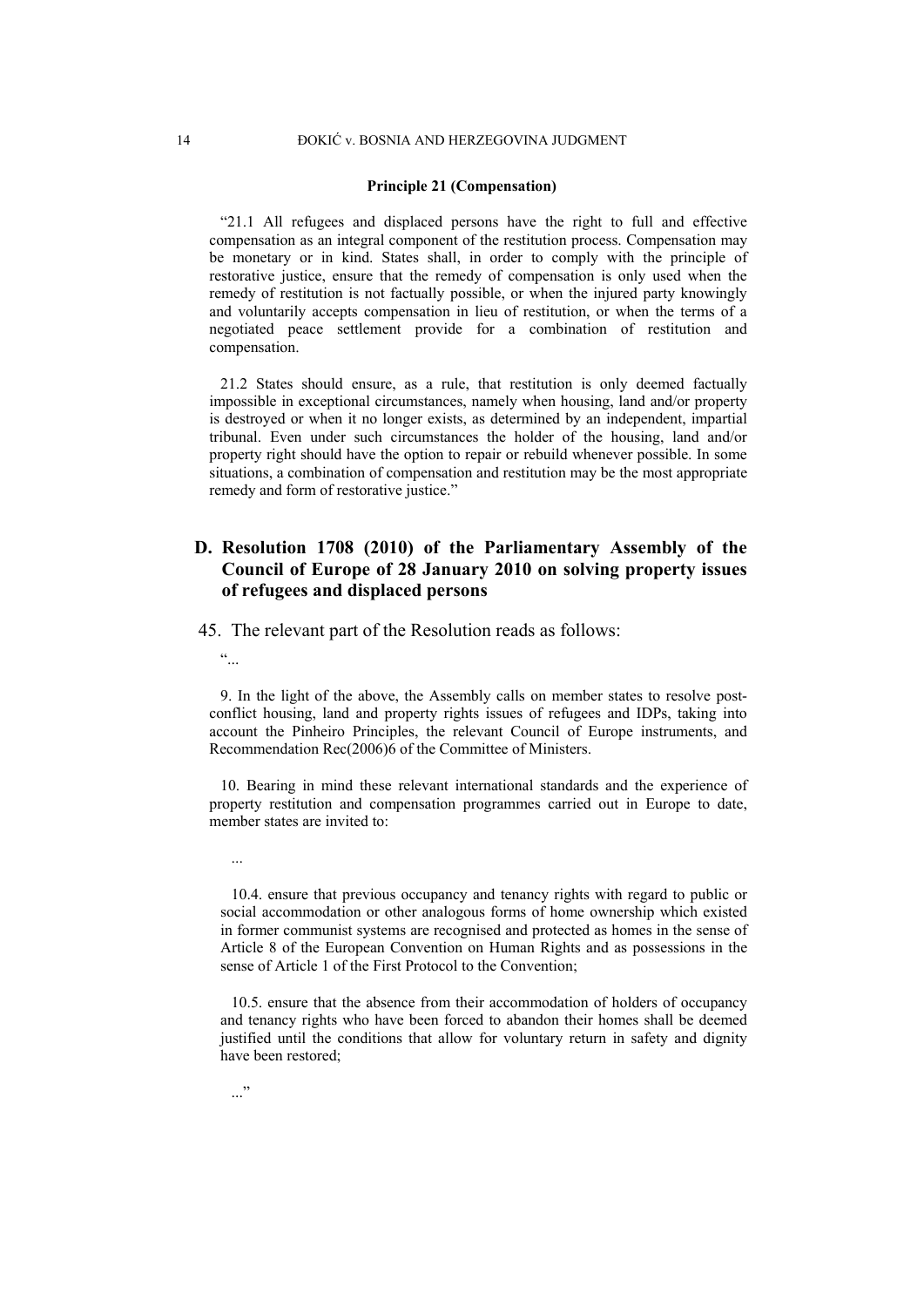# THE LAW

# I. ALLEGED VIOLATION OF ARTICLE 1 OF PROTOCOL NO. 1 TO THE CONVENTION

46. The applicant complained about his inability to have restored to him his pre-war flat in Sarajevo and to be registered as its owner, regardless of a legally valid purchase contract. He relied on Article 1 of Protocol No. 1 to the Convention, which reads as follows:

"Every natural or legal person is entitled to the peaceful enjoyment of his possessions. No one shall be deprived of his possessions except in the public interest and subject to the conditions provided for by law and by the general principles of international law.

The preceding provisions shall not, however, in any way impair the right of a State to enforce such laws as it deems necessary to control the use of property in accordance with the general interest or to secure the payment of taxes or other contributions or penalties."

#### **A. Admissibility**

47. The respondent Government maintained that the legislation which declared the impugned purchase contract void had been enacted before the ratification of Protocol No. 1 by Bosnia and Herzegovina and invited the Court to declare the application incompatible *ratione temporis* in that regard (they made a reference to *Blečić v. Croatia* [GC], no. 59532/00, ECHR 2006-III). While the legislation in question had subsequently been repealed, the respondent Government emphasised that the applicant had not fulfilled the statutory requirements relevant to the restitution of military flats and the registration of title. Since Article 1 of Protocol No. 1 did not guarantee the right to acquire property, they concluded that the applicant did not have "possessions" for the purposes of that Article (they referred to *Kopecký v. Slovakia* [GC], no. 44912/98, ECHR 2004-IX and the authorities cited therein).

48. The applicant and the third-party Government contested that argument. They invited the Court to follow the domestic jurisprudence in this field and declare the application admissible.

49. The Court emphasises that the concept of "possessions" has an autonomous meaning which is independent from the formal classification in domestic law and that the issue that needs to be examined is whether the circumstances of a case, considered as a whole, conferred on the applicant title to a substantive interest protected by Article 1 of Protocol No. 1 (see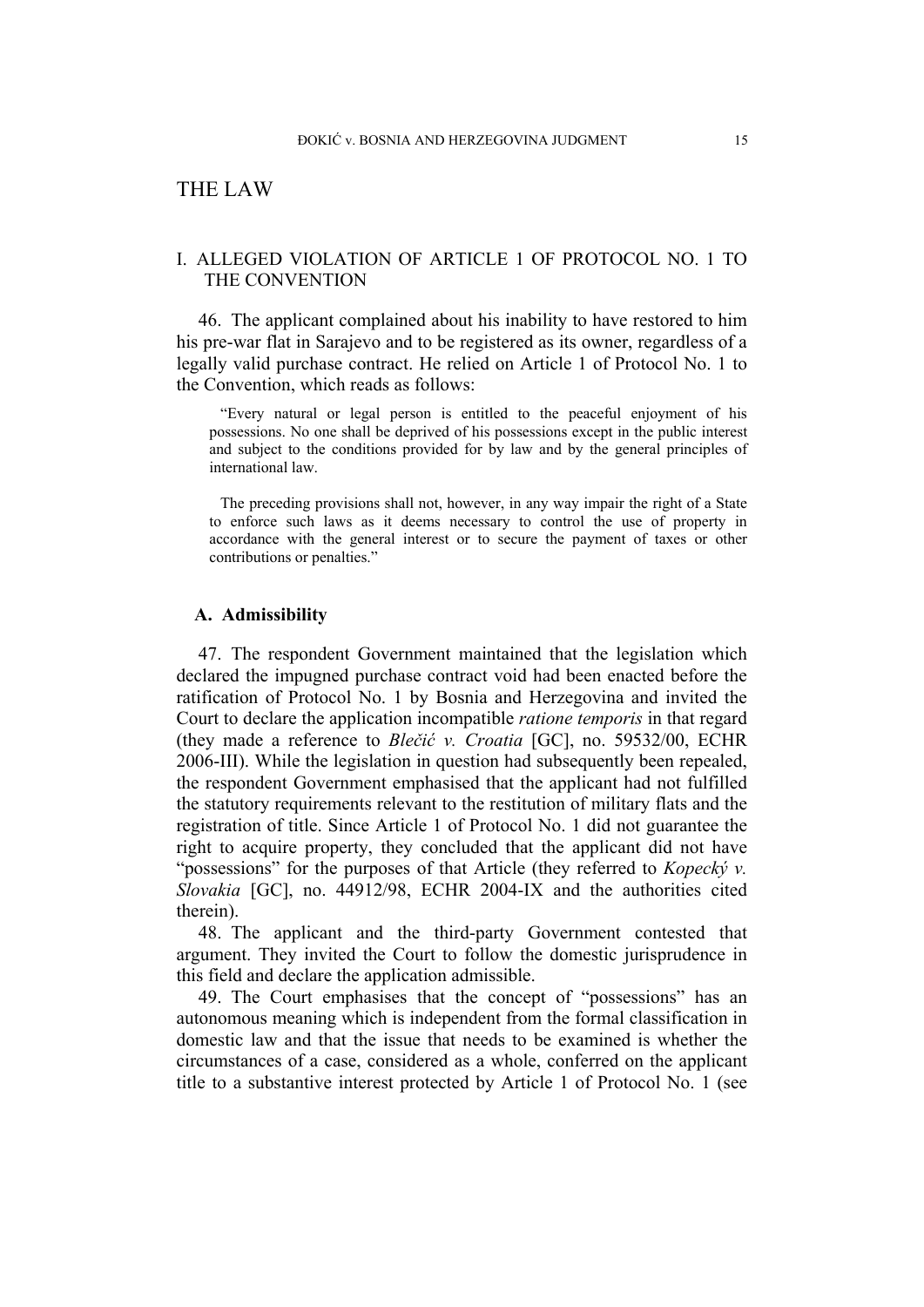*Former King of Greece and Others v. Greece* [GC], no. 25701/94, § 60, ECHR 2000-XII).

50. While it agrees with the respondent Government that it is only competent *ratione temporis* to examine the period after the ratification of Protocol No. 1 by Bosnia and Herzegovina, the Court notes that the preratification legislation which declared the impugned purchase contract void has meanwhile been repealed. The contract at issue is now regarded as legally valid under domestic law (see paragraph 37 above).

Furthermore, the national authorities have consistently held that a contract to purchase a military or any other socially owned flat, although it does not of itself transfer title to the buyer, confers on the buyer the right to occupy the flat and to be registered as owner and that it therefore constitutes "possessions" for the purposes of Article 1 of Protocol No. 1 (see paragraphs 36, 38 and 39 above). The domestic Human Rights Commission adopted the same position in the present case (see paragraph 31 above). The statutory requirements regarding the restitution of military flats and the registration of title, to which the respondent Government referred, have always been regarded by the national authorities as restrictions upon existing property rights rather than conditions under which property rights could be acquired (contrast *Kopecký*, cited above). Since the position of the national authorities appears to be in accordance with international standards (see notably Pinheiro Principle 16, cited in paragraph 44 above, and Resolution 1708 (2010) of the Parliamentary Assembly of the Council of Europe, § 10.4, cited in paragraph 45 above), the Court does not see any reason to depart from it (see, by analogy, *Veselinski v. "the former Yugoslav Republic of Macedonia"*, no. 45658/99, 24 February 2005, concerning a contract to purchase a military flat concluded before the dissolution of the SFRY, and *Bozcaada Kimisis Teodoku Rum Ortodoks Kilisesi Vakfı v. Turkey*, nos. 37639/03, 37655/03, 26736/04 and 42670/04, § 50, 3 March 2009, concerning refusal to register the Greek Orthodox Church foundation as the owner of property).

51. The respondent Government's admissibility objection is accordingly dismissed. Since the application is neither manifestly ill-founded within the meaning of Article 35 § 3 of the Convention nor inadmissible on any other grounds, the Court declares the application admissible and, in accordance with its decision to apply Article 29  $\S$  3 of the Convention (see paragraph 4 above), it will immediately consider its merits.

# **B. Merits**

52. The applicant submitted that he and his family had fled Sarajevo because they feared for their safety. At that time, he decided to keep his post as lecturer at a military school, which had meanwhile been transferred to Serbia, as he allegedly had no other options. As regards the merits of the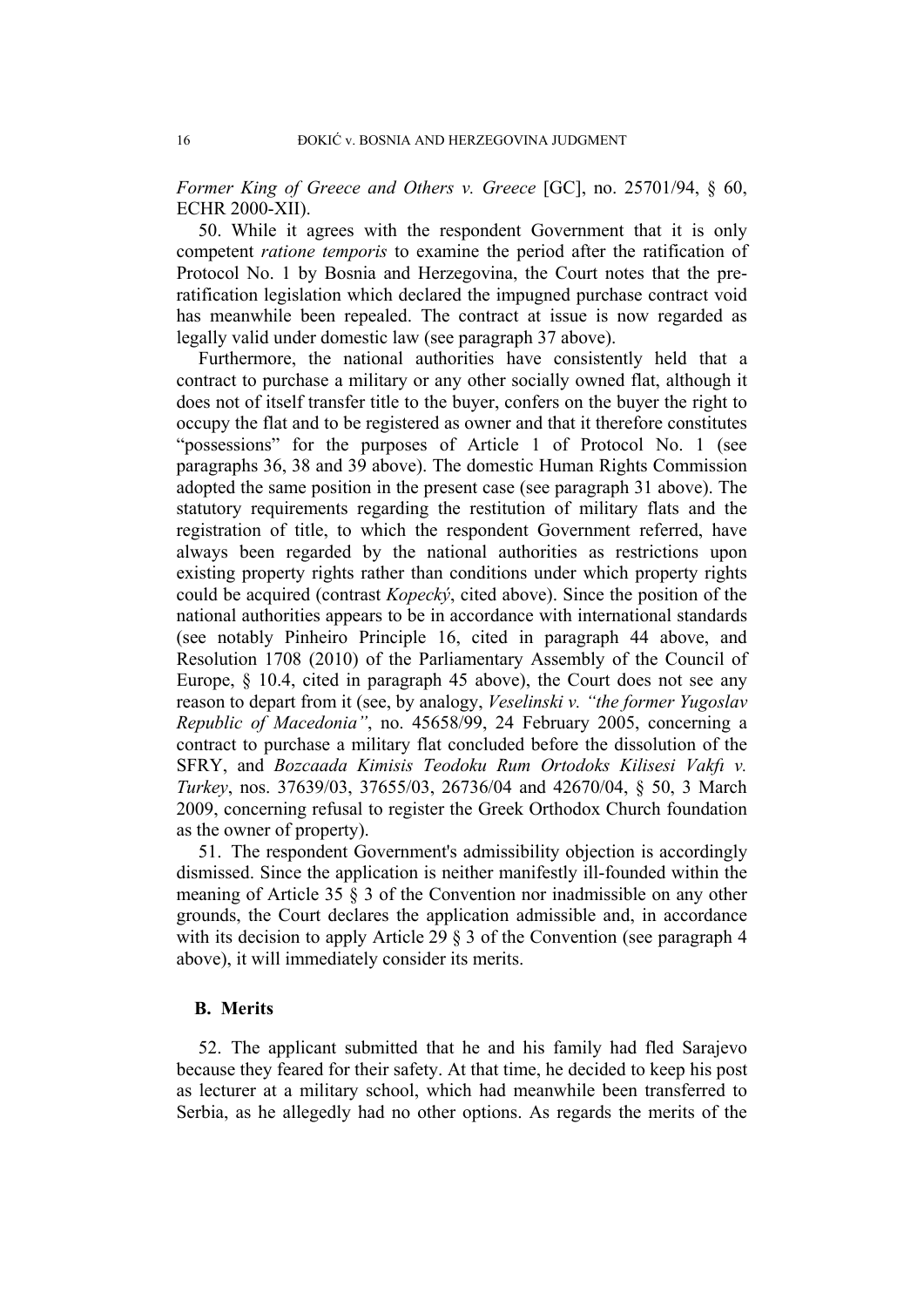case, the applicant argued that the contested measures were manifestly without reasonable foundation (he referred to *James and Others v. the United Kingdom*, 21 February 1986, § 46, Series A no. 98). He considered his categorisation as a "disloyal citizen" and the categorisation of the current occupant of his flat as a "respectable citizen" to be totally arbitrary. Furthermore, he maintained that the contested measures were not applied consistently and named a number of individuals who, although in a similar situation, had repossessed their military flats (such as M.N., M.Z., O.K., M.B., M.S. and Z.K.). However, he substantiated this allegation only with respect to M.N. and O.K. by submitting an official document showing that they remained employed by the armed forces of the Federal Republic of Yugoslavia until 31 May 2001 and 31 March 2005 respectively.

53. The respondent Government objected to the applicant's version of the facts under which he had fled Bosnia and Herzegovina because he feared for his safety and argued that he had actually left Bosnia and Herzegovina within the context of the formal withdrawal of the JNA (see paragraph 15 above). He should therefore not be regarded as a refugee or a displaced person in their opinion. On the assumption that the applicant had "possessions" within the meaning of Article 1 of Protocol No. 1 to the Convention, the respondent Government maintained that the contested measures were justified given notably the scarce housing space and a pressing need to accommodate former members of the ARBH forces and their families in the aftermath of the 1992-95 war. They further emphasised that the applicant fulfilled the statutory requirements for the allocation of a tenancy right on a military flat in Serbia and that he was entitled to compensation for his military flat in Bosnia and Herzegovina (they assessed the amount at approximately EUR 10,750). He was therefore, so it was argued, not made to bear an excessive burden (the respondent Government made a reference to *Jahn and Others v. Germany* [GC], nos. 46720/99, 72203/01 and 72552/01, § 117, ECHR 2005-VI, in which the Court held that the lack of any compensation did not upset the "fair balance" that had to be struck between the protection of property and the requirements of the general interest). In support of their position, the respondent Government also referred to domestic jurisprudence which considered the applicant and all others who had served in foreign armed forces after the 1992-95 war to be disloyal to Bosnia and Herzegovina (the decision CH/98/874 *et al*. of the Human Rights Commission of 9 February 2005 mentioned in paragraph 38 above and a number of follow-up cases, as well as decision U 83/03 of the Constitutional Court of Bosnia and Herzegovina of 22 September 2004).

54. The third-party Government explained that the applicant indeed fulfilled the statutory requirements for the allocation of a tenancy right on a military flat in Serbia (and that he therefore appeared on a list of those who should be allocated a flat to which the respondent Government referred), but that no flat had yet been allocated. The applicant had been receiving instead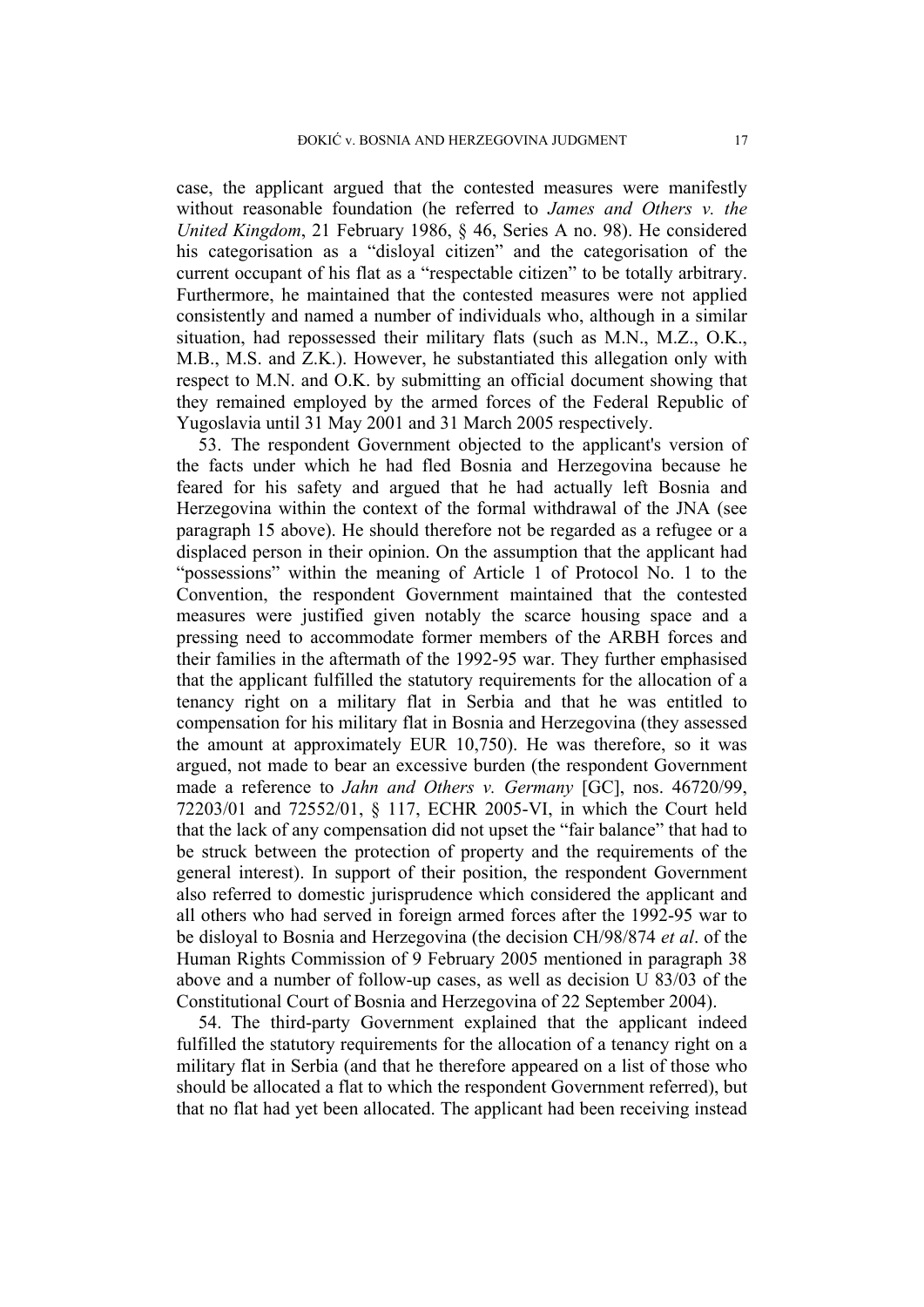a rent allowance in the monthly amount of approximately EUR 100. Furthermore, they maintained that members of the Serbian armed forces could no longer acquire either an occupancy right or a tenancy right of unlimited duration (see paragraph 41 above), but solely a tenancy right of limited duration which should not be confused with the erstwhile occupancy right. As to the merits of the case, the third-party Government argued that the applicant should be regarded as the owner of the flat in Sarajevo (despite the absence of registration of his title) and that the contested measures amounted to a *de facto* expropriation incompatible with Article 1 of Protocol No. 1 (they referred to, among other authorities, *Sporrong and Lönnroth v. Sweden*, 23 September 1982, § 63, Series A no. 52; *Papamichalopoulos and Others v. Greece*, 24 June 1993, § 45, Series A no. 260-B; and *Matos e Silva, Lda., and Others v. Portugal*, 16 September 1996, § 92, *Reports of Judgments and Decisions* 1996-IV).

# *1. The nature of the interference*

55. As the Court has stated on numerous occasions, Article 1 of Protocol No. 1 comprises three distinct rules: the first rule, set out in the first sentence of the first paragraph, is of a general nature and enunciates the principle of the peaceful enjoyment of property; the second rule, contained in the second sentence of the first paragraph, covers deprivation of possessions and subjects it to certain conditions; the third rule, stated in the second paragraph, recognises that the Contracting States are entitled, amongst other things, to control the use of property in accordance with the general interest. The second and third rules are concerned with particular instances of interference with the right to peaceful enjoyment of property and should therefore be construed in the light of the general principle enunciated in the first rule (see, among other authorities, *Iatridis v. Greece* [GC], no. 31107/96, § 55, ECHR 1999-II).

56. The complexity of the legal situation in the present case prevents its being classified in a precise category: on the one hand, the impugned purchase contract is regarded as legally valid and, on the other hand, the applicant is unable to have his flat restored to him and to be registered as its owner pursuant to that contract (see paragraph 37 above). While this situation resembles a *de facto* expropriation (*Papamichalopoulos and Others*, cited above), the Court does not consider it necessary to rule on whether the second sentence of the first paragraph of Article 1 applies in this case. As noted above, the situation envisaged in the second sentence of the first paragraph of Article 1 is only a particular instance of interference with the right to peaceful enjoyment of property as guaranteed by the general rule set forth in the first sentence. The Court therefore considers that it should examine the situation complained of in the light of that general rule (*Beyeler v. Italy* [GC], no. 33202/96, § 106, ECHR 2000-I). It should also be emphasised that the situation under consideration began on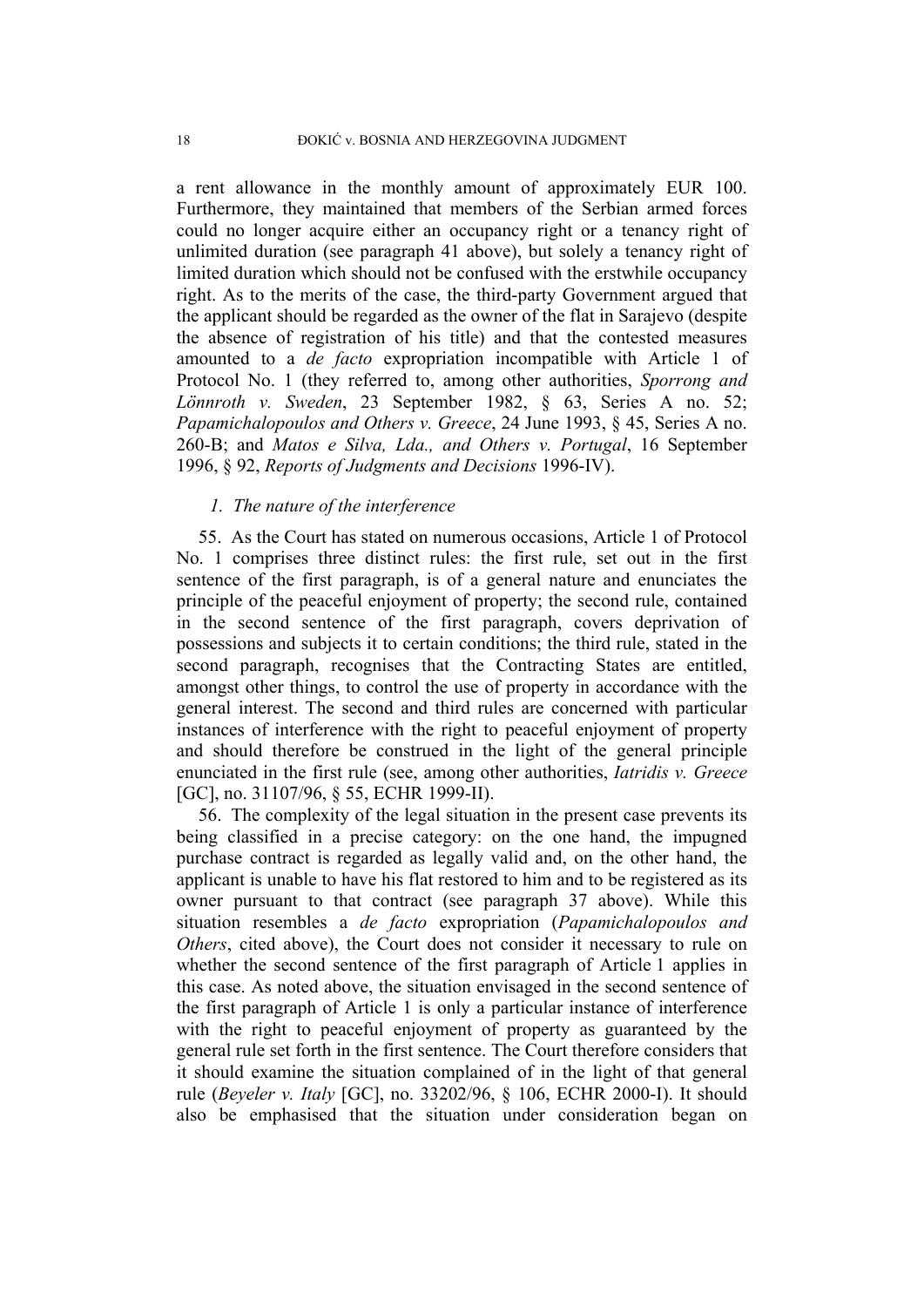5 July 1999 (see paragraph 37 above). As it still obtains at the present time, it is of a continuing nature.

# *2. The aim of the interference*

57. Any interference with the enjoyment of a Convention right must, as can be inferred from Article 18 of the Convention, pursue a legitimate aim. The principle of a "fair balance" inherent in Article 1 of Protocol No. 1 itself presupposes the existence of a general interest of the community. Moreover, it should be reiterated that the various rules incorporated in this Article are not distinct in the sense of being unconnected (see paragraph 55 above). One of the effects of this is that the existence of a "public interest" required under the second sentence, or the "general interest" referred to in the second paragraph, are in fact corollaries of the principle set forth in the first sentence, so that an interference with the exercise of the right to the peaceful enjoyment of possessions within the meaning of the first sentence of Article 1 of Protocol No. 1 must also pursue an aim in the public interest.

58. The Court agrees with the applicant that a deprivation of property carried out for no reason other than to confer a private benefit on a private party cannot be "in the public interest". That being said, the compulsory transfer of property from one individual to another may, depending on the circumstances, constitute a legitimate means for promoting the public interest (see *James and Others*, cited above, § 40). In this regard, a taking of property executed in pursuance of legitimate social, economic or other policies may be in "in the public interest", even if the community at large has no direct use or enjoyment of the property taken (ibid., § 45). In the present case, the Court is prepared to accept that the contested measures were aimed at enhancing social justice, as maintained by the respondent Government, and that they thus pursue a legitimate aim.

### *3. Whether there was a fair balance*

59. An interference with the peaceful enjoyment of possessions must strike a fair balance between the protection of property and the requirements of the public interest (see, among many authorities, *Sporrong and Lönnroth*, cited above, § 69). While it is true that States enjoy a wide margin of appreciation in this sphere (see *Immobiliare Saffi v. Italy* [GC], no. 22774/93, § 49, ECHR 1999-V; *Radanović v. Croatia*, no. 9056/02, § 49, 21 December 2006; and *J.A. Pye (Oxford) Ltd and J.A. Pye (Oxford) Land Ltd v. the United Kingdom* [GC], no. 44302/02, § 75, ECHR 2007-X), the Court nonetheless considers that a fair balance has not been struck in the present case for the following reasons.

60. To begin with, the Court is aware of the fact that Sarajevo, where most military flats are situated, was subjected to blockades, day-to-day shelling and sniping throughout the war (see the ICTY judgments in the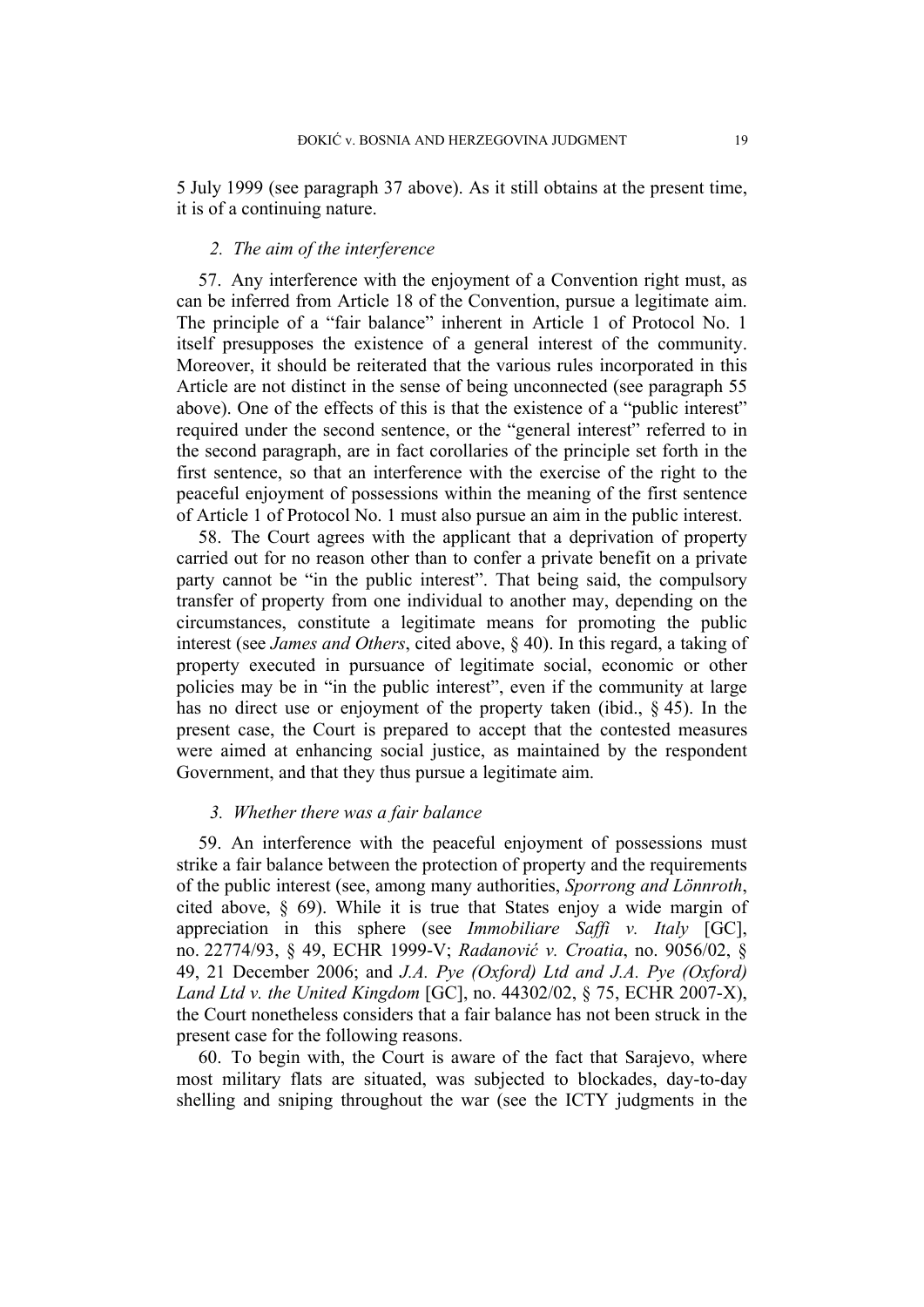*Galić* case, IT-98-29-T, 5 December 2003, and IT-98-29-A, 30 November 2006, as well as the ICTY judgments in the *Dragomir Milošević* case, IT-98-29/1-T, 12 December 2007, and IT-98-29/1-A, 12 November 2009). There is also much evidence of direct and indirect participation by the VJ forces in military operations in Bosnia and Herzegovina (see paragraphs 15-17 above). This explains strong local opposition to the return to their pre-war homes of those who served in the VJ forces (see paragraph 10 above), but it does not justify it. In this regard, the Court notes that there is no indication that the applicant participated, as part of the VJ forces, in any military operations in Bosnia and Herzegovina, let alone in any war crimes. He is treated differently merely because of his service in those forces. It is well known that the nature of the recent war in Bosnia and Herzegovina was such that service in certain armed forces was to a large extent indicative of one's ethnic origin. The ARBH forces, loyal to the central authorities of Bosnia and Herzegovina were, despite some notable exceptions, mostly made up of Bosniacs<sup>27</sup>. The same is true for the HVO (mostly made up of Croats) and VRS forces (mostly made up of Serbs). Similar patterns are noted in the neighbouring countries. Accordingly, the contested measures, although apparently neutral, have the effect of treating people differently on the ground of their ethnic origin. The Court has held in comparable situations that, as a matter of principle, no difference in treatment which is based exclusively or to a decisive extent on a person's ethnic origin is capable of being objectively justified in a contemporary democratic society (see *Sejdić and Finci v. Bosnia and Herzegovina* [GC], nos. 27996/06 and 34836/06, § 44, 22 December 2009; *D.H. and Others v. the Czech Republic* [GC], no. 57325/00, § 176, ECHR 2007-XII; and *Timishev v. Russia*, nos. 55762/00 and 55974/00, § 58, ECHR 2005-XII).

61. Secondly, the respondent Government argued that the contested measures were justified in view of the scarce housing space and a pressing need to accommodate destitute members of the ARBH forces and their families in the aftermath of the 1992-95 war. However, they have failed to demonstrate that thus freed housing space was indeed used to accommodate those who were deserving of protection. Neither the statistics provided by the respondent Government within the context of this case nor those to which the Constitutional Court of Bosnia and Herzegovina referred in its decision U 83/03 of 22 September 2004, § 21, are of any assistance. They simply confirmed that most military flats were allocated to war veterans, war invalids and families of killed members of the ARBH forces, without indicating their housing situation or their income. Moreover, according to reliable reports (mentioned in paragraph 10 above) many high-ranking

<sup>27.</sup> Bosniacs were known as Muslims until the 1992-95 war. The term "Bosniacs" (*Bošnjaci*) should not be confused with the term "Bosnians" (*Bosanci*) which is commonly used to denote citizens of Bosnia and Herzegovina irrespective of their ethnic origin.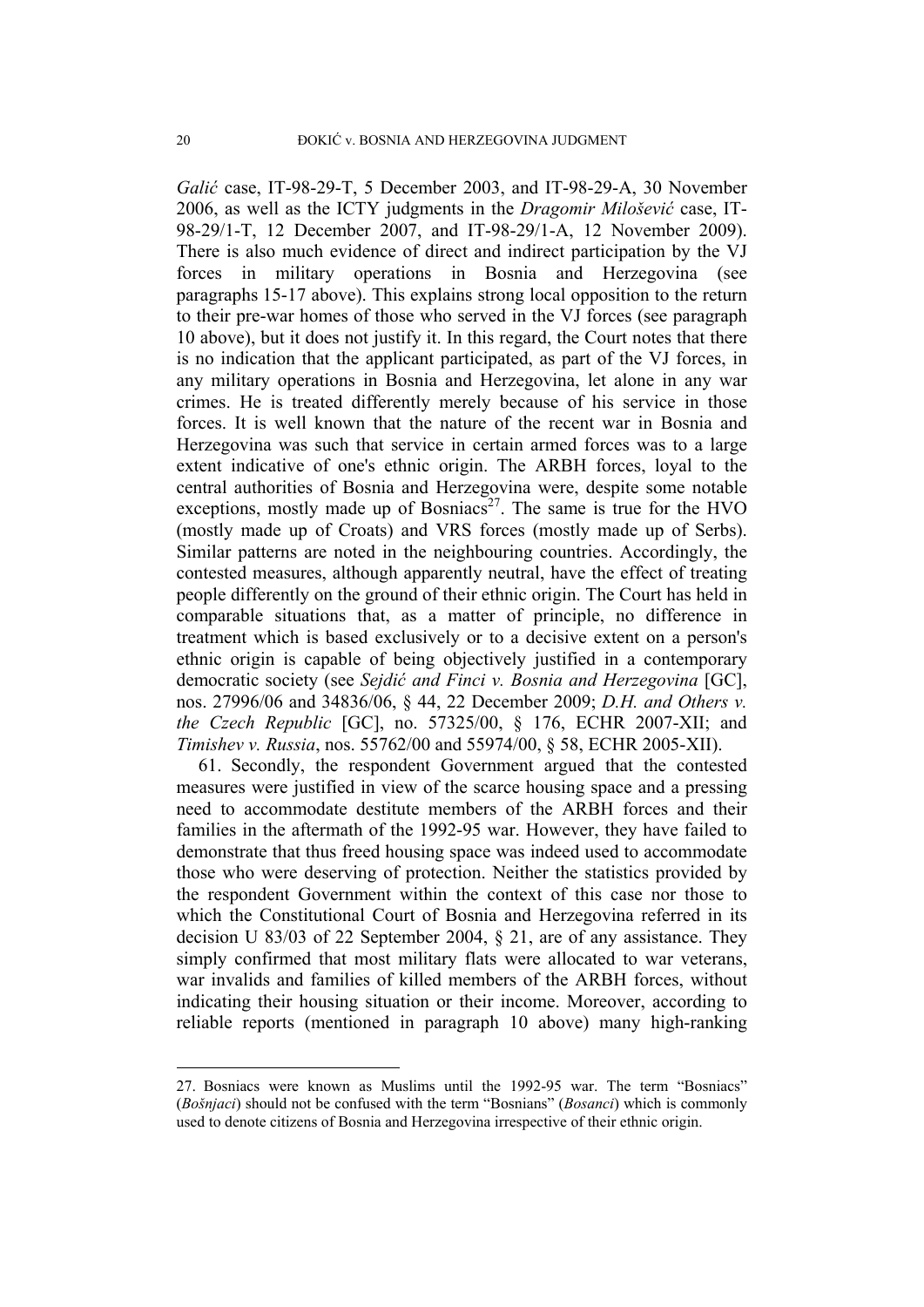officials whose housing needs had otherwise been met were nevertheless allocated military flats.

62. Thirdly, as regards the possibility for the applicant to acquire a tenancy right in Serbia, it is noted that he has not been allocated a flat. In addition, he can only acquire a tenancy right of limited duration (see paragraph 41 above), which the Supreme Court of the Federation of Bosnia and Herzegovina does not consider to be equivalent to occupancy right for the purposes of the restitution legislation (see paragraph 40 above).

63. Fourthly, the Court has not overlooked the fact that the Privatisation of Flats Act 1997 envisages compensation (see paragraph 37 above). The respondent Government assessed that the applicant should receive around EUR 10,750, but they based their assessment on criteria which were no longer in force. Since 11 July 2006 the applicant has only been entitled to a refund of the amount actually paid for the flat plus interest at the rate applicable to overnight deposits (that is, less than EUR 3,500). The Court agrees with the respondent Government that Article 1 of Protocol No. 1 does not guarantee a right to full compensation in all circumstances, but neither of the amounts mentioned above is reasonably related to the market value of the impugned flat (see *James and Others*, cited above, § 54; *Pincová and Pinc v. the Czech Republic*, no. 36548/97, § 53, ECHR 2002-VIII; and *Scordino v. Italy (no. 1)* [GC], no. 36813/97, §§ 95-97, ECHR 2006-V). While it is true that even a total lack of compensation can be regarded as justifiable under Article 1 of Protocol No. 1 in exceptional circumstances, the Court does not consider the circumstances of the present case to be such (contrast *Jahn and Others*, cited above, § 117, concerning land acquired under the land reform implemented from 1945 in the Soviet Occupied Zone of Germany and continued after 1949 in the GDR).

64. Lastly, the Court has noted that, strictly speaking, the applicant is neither a refugee (because of his Serbian nationality) nor an internally displaced person (because he left the territory of Bosnia and Herzegovina). While it is true that international principles on housing and property restitution for refugees and displaced persons apply equally to "other similarly situated displaced persons who fled across national borders but who may not meet the legal definition of refugee" (see Pinheiro Principle 1.2, cited in paragraph 44 above), it is uncertain whether the applicant could be considered to have "fled" Sarajevo within the meaning of that provision (see paragraphs 52-53 above). In any event, the Court does not consider it necessary to answer that question, because the reasons set out in paragraphs 60-63 above are sufficient to find a violation of Article 1 of Protocol No. 1 to the Convention.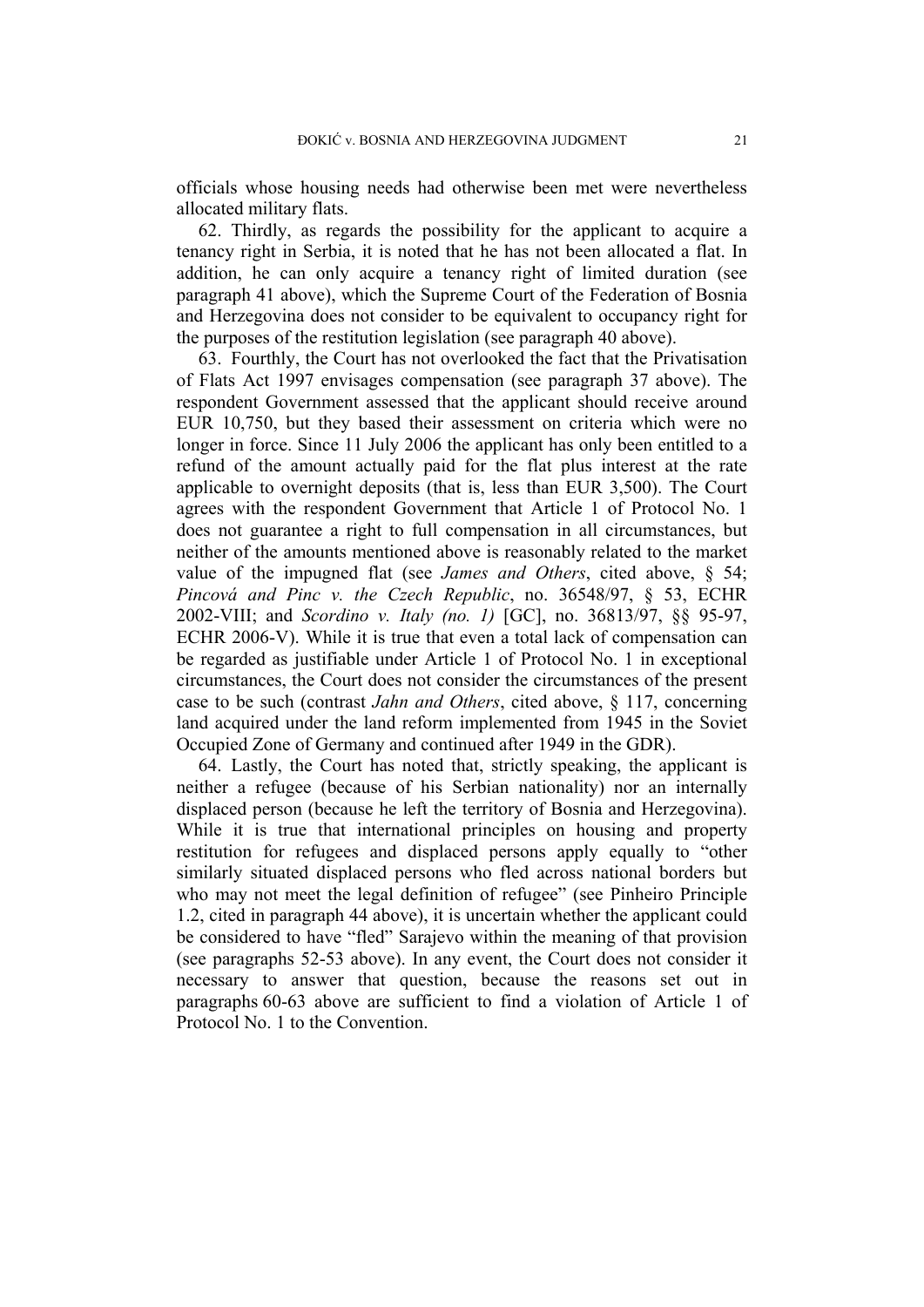### II. ALLEGED VIOLATION OF ARTICLE 6 OF THE CONVENTION

65. The applicant complained under Article 6 of the Convention about the outcome of the restitution proceedings. Article 6, in so far as relevant, reads as follows:

"In the determination of his civil rights and obligations ..., everyone is entitled to a fair and public hearing within a reasonable time by an independent and impartial tribunal established by law."

The Court considers this complaint to be essentially of a fourth-instance nature: there is no indication in the case file that the domestic authorities lacked impartiality or that the proceedings were otherwise unfair or arbitrary. This complaint is therefore manifestly ill-founded within the meaning of Article 35 § 3 of the Convention and must be rejected pursuant to Article 35 § 4 of the Convention.

# III. ALLEGED VIOLATION OF ARTICLE 8 OF THE CONVENTION

66. The applicant complained under Article 8 of the Convention that the impugned situation amounted also to an unnecessary interference with the right to respect for his home. Article 8 provides:

"1. Everyone has the right to respect for his private and family life, his home and his correspondence.

2. There shall be no interference by a public authority with the exercise of this right except such as is in accordance with the law and is necessary in a democratic society in the interests of national security, public safety or the economic well-being of the country, for the prevention of disorder or crime, for the protection of health or morals, or for the protection of the rights and freedoms of others."

However, there is no indication in the case file that the applicant intends to resettle in Sarajevo. Indeed, in the proceedings before this Court, the applicant expressly agreed to compensation in lieu of restitution (see paragraph 70 below). The Court accordingly does not find that the facts of the present case are such as to disclose any present interference with the applicant's right to respect for his home (compare *Demopoulos and Others v. Turkey* (dec.) [GC], nos. 46113/99 *et al*., 1 March 2010, and contrast *Gillow v. the United Kingdom*, 24 November 1986, § 46, Series A no. 109). It follows that this part of the application is manifestly ill-founded and must be rejected pursuant to Article 35 §§ 3 and 4 of the Convention.

# IV. ALLEGED VIOLATION OF ARTICLE 13 OF THE CONVENTION

67. The applicant also complained that he did not have an effective domestic remedy for his substantive complaints, in breach of Article 13 of the Convention. Article 13 provides: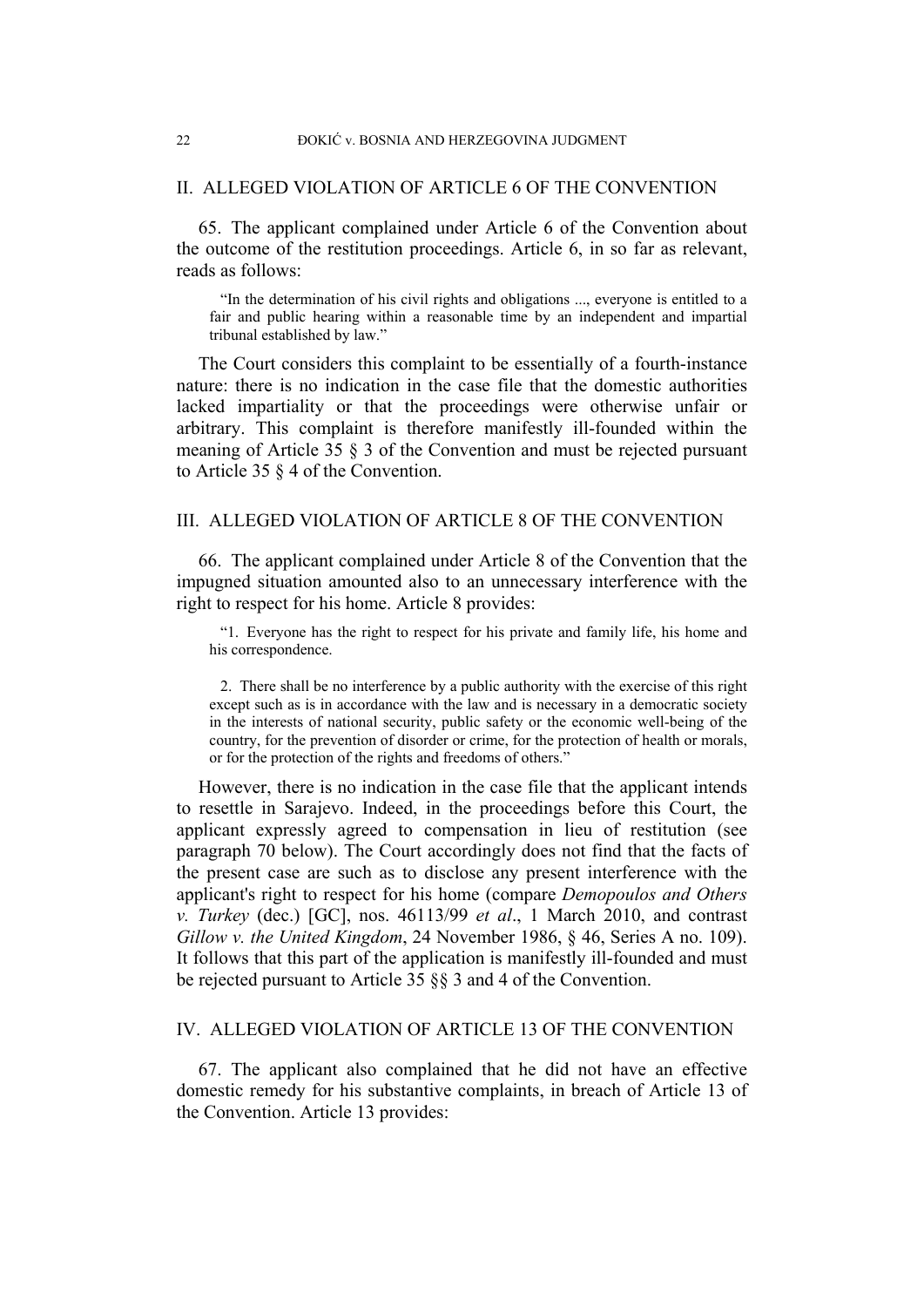"Everyone whose rights and freedoms as set forth in [the] Convention are violated shall have an effective remedy before a national authority notwithstanding that the violation has been committed by persons acting in an official capacity."

The Court notes that it was open to the applicant to pursue domestic proceedings, which he did. The mere fact that he ultimately lost does not render the domestic system ineffective. This part of the application is therefore manifestly ill-founded and must be rejected pursuant to Article 35 §§ 3 and 4 of the Convention.

# V. ALLEGED VIOLATION OF ARTICLE 14 OF THE CONVENTION TAKEN IN CONJUCTION WITH ARTICLE 1 OF PROTOCOL NO. 1

68. Lastly, the applicant alleged a violation of Article 14 of the Convention taken in conjunction with Article 1 of Protocol No. 1, relying essentially on the considerations underlying his complaint under the latter provision taken alone. Article 14 provides:

"The enjoyment of the rights and freedoms set forth in [the] Convention shall be secured without discrimination on any ground such as sex, race, colour, language, religion, political or other opinion, national or social origin, association with a national minority, property, birth or other status."

Having already taken those arguments into account in its examination of the complaint under Article 1 of Protocol No. 1, the Court declares the complaint under Article 14 admissible but considers that it is not necessary to examine the matter under these provisions taken together (*Kjartan Ásmundsson v. Iceland*, no. 60669/00, § 47, ECHR 2004-IX).

# VI. APPLICATION OF ARTICLE 41 OF THE CONVENTION

69. Article 41 of the Convention provides:

"If the Court finds that there has been a violation of the Convention or the Protocols thereto, and if the internal law of the High Contracting Party concerned allows only partial reparation to be made, the Court shall, if necessary, afford just satisfaction to the injured party."

#### **A. Damage**

70. As his main claim, the applicant sought the restitution of the flat and the registration of title, together with compensation for loss of earnings (EUR 170 per month from 17 August 1998 until the settlement of this case) and compensation for non-pecuniary damage (EUR 10,000). In the event of the flat not being restored to him and his title not being registered, he also sought a sum corresponding to the present value of the flat, which he estimated at EUR 108,810 (that is, EUR 1,800 per square metre).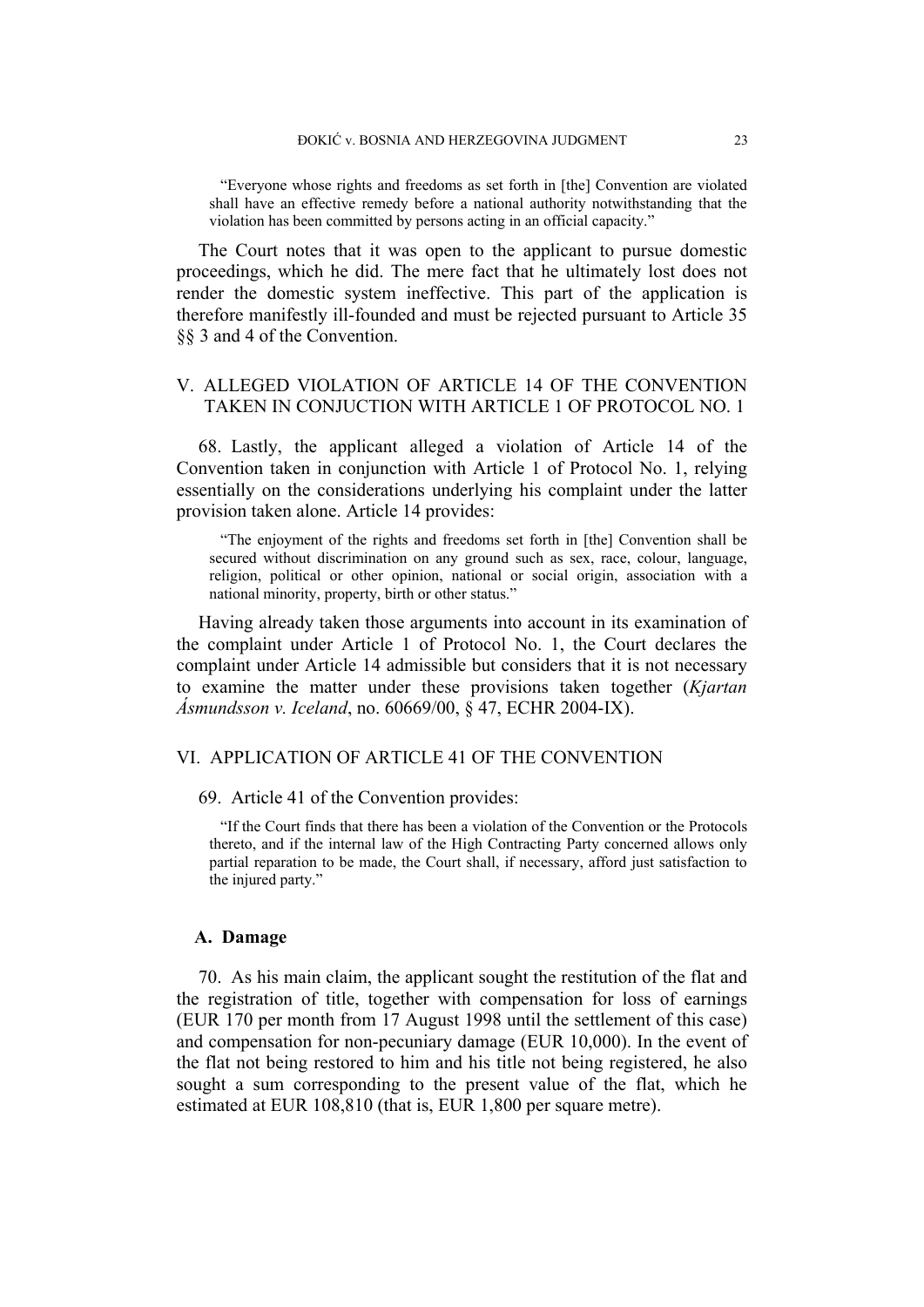71. The respondent Government considered the amounts claimed to be excessive. They added that the applicant had already received compensation in the proceedings before the Human Rights Commission (see paragraph 31 above) and that he was entitled to compensation pursuant to the restitution legislation (see paragraph 37 above).

72. In accordance with the Court's settled jurisprudence, a judgment in which it finds a breach imposes on the respondent State a legal obligation to put an end to the breach and make reparation for its consequences in such a way as to restore as far as possible the situation existing before the breach (see *Iatridis v. Greece* (just satisfaction) [GC], no. 31107/96, § 32, ECHR 2000-XI). Since the present applicant expressly agreed to compensation in lieu of restitution (see paragraph 70 above), the Court considers that the respondent Government should pay him the current value of the disputed flat (compare *Demopoulos and Others*, cited above). It is noted that the parties disagreed about the amount of that compensation. Having regard to the information available to it on prices on the Sarajevo property market (see, by analogy, *Brumărescu*, cited above, § 24), the Court assesses the current market value of the flat at EUR 60,000. Accordingly, it awards the applicant EUR 60,000 under this head, plus any tax that may be chargeable. The Court agrees with the respondent Government that, as a rule, any compensation paid pursuant to the restitution legislation should be deducted, but no such compensation has been paid in this case.

73. As regards compensation in respect of loss of earnings, the Court emphasises that it is only competent *ratione temporis* to examine the period after the ratification of Protocol No. 1 by Bosnia and Herzegovina (that is, after 12 July 2002). Since the applicant receives a rent allowance from the Serbian authorities in the monthly amount of around EUR 100 (which he would not have received, had he repossessed his flat in Sarajevo) and in the absence of any evidence that he would have indeed been able to obtain EUR 170 per month by letting his flat in Sarajevo, the Court rejects this claim.

74. Lastly, it is clear that the applicant sustained some non-pecuniary loss arising from the breach of the Convention found in this case, for which he should be compensated. Making its assessment on an equitable basis, as required by Article 41 of the Convention, it awards the applicant EUR 5,000 in this respect, plus any tax that may be chargeable. The compensation paid to the applicant pursuant to the decision of the Human Rights Commission (see paragraph 31 above) should not be deducted because it was awarded on different grounds (the excessive length of the restitution proceedings).

# **B. Costs and expenses**

75. The applicant was paid legal aid in the amount of EUR 850 for costs and expenses incurred before this Court. In addition, he sought compensation of EUR 500 for costs and expenses incurred in the domestic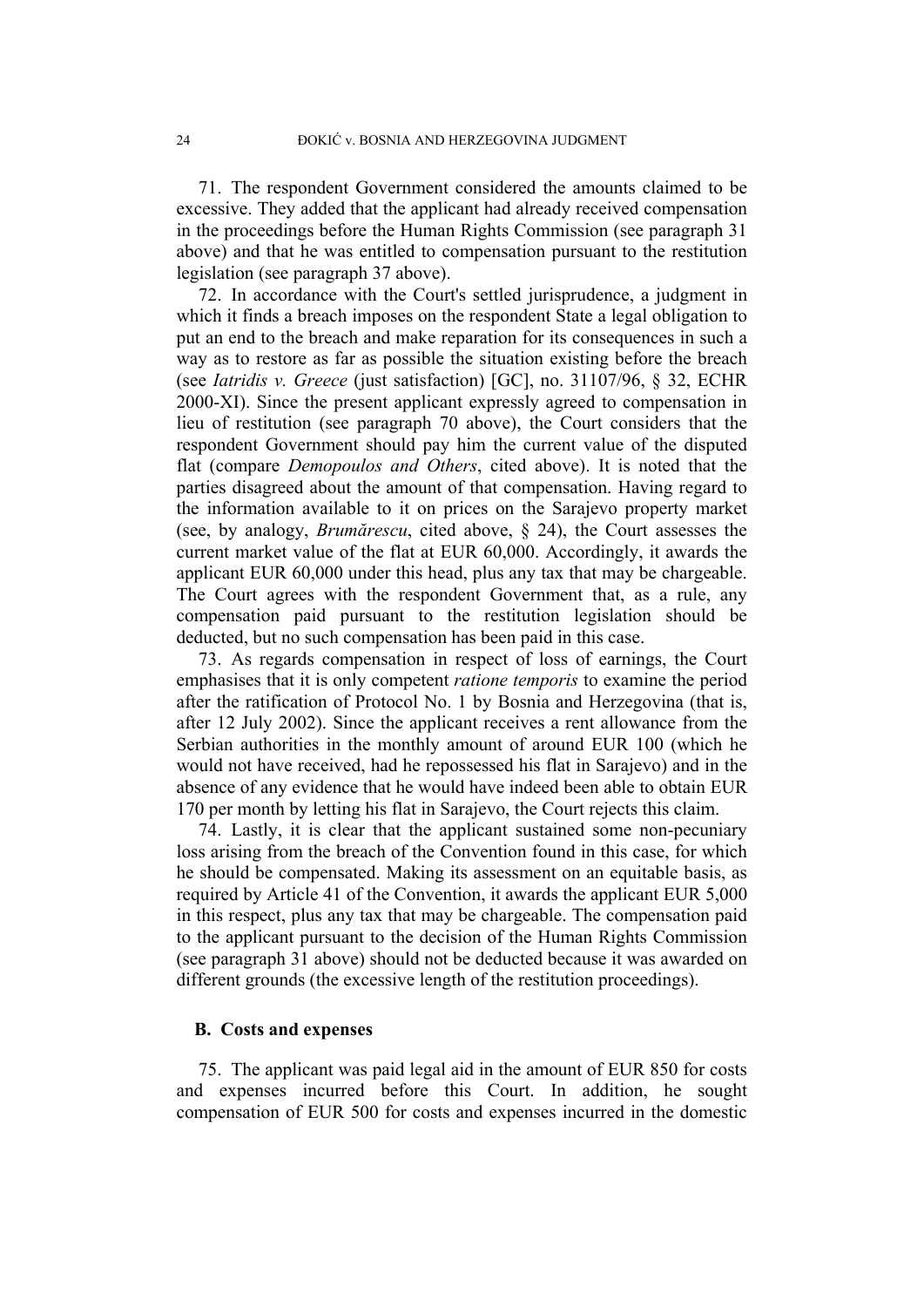proceedings, but he submitted evidence showing that only part of that amount had actually been incurred (approximately EUR 200).

76. The respondent Government said that the claim was unsubstantiated.

77. According to the Court's case-law, an applicant is entitled to the reimbursement of costs and expenses only in so far as it has been shown that these have been actually and necessarily incurred and are reasonable as to quantum. In the present case, regard being had to the documents in its possession and the above criteria, the Court considers it reasonable to award the sum of EUR 200 under this head, plus any tax that may be chargeable to the applicant.

# **C. Default interest**

78. The Court considers it appropriate that the default interest should be based on the marginal lending rate of the European Central Bank, to which should be added three percentage points.

# FOR THESE REASONS, THE COURT UNANIMOUSLY

- 1. *Declares* the complaints under Article 1 of Protocol No. 1 to the Convention taken alone and in conjunction with Article 14 of the Convention admissible and the remainder of the application inadmissible;
- 2. *Holds* that there has been a violation of Article 1 of Protocol No. 1 to the Convention;
- 3. *Holds* that there is no need to examine the complaint under Article 14 of the Convention taken in conjunction with Article 1 of Protocol No. 1;
- 4. *Holds*

(a) that the respondent State is to pay the applicant, within three months of the date on which the judgment becomes final in accordance with Article 44 § 2 of the Convention, EUR 60,000 (sixty thousand euros), plus any tax that may be chargeable, in respect of pecuniary damage, EUR 5,000 (five thousand euros), plus any tax that may be chargeable, in respect of non-pecuniary damage, and EUR 200 (two hundred euros), plus any tax that may be chargeable to the applicant, in respect of costs and expenses, to be converted into convertible marks at the rate applicable on the date of settlement;

(b) that from the expiry of the above-mentioned three months until settlement simple interest shall be payable on the above amounts at a